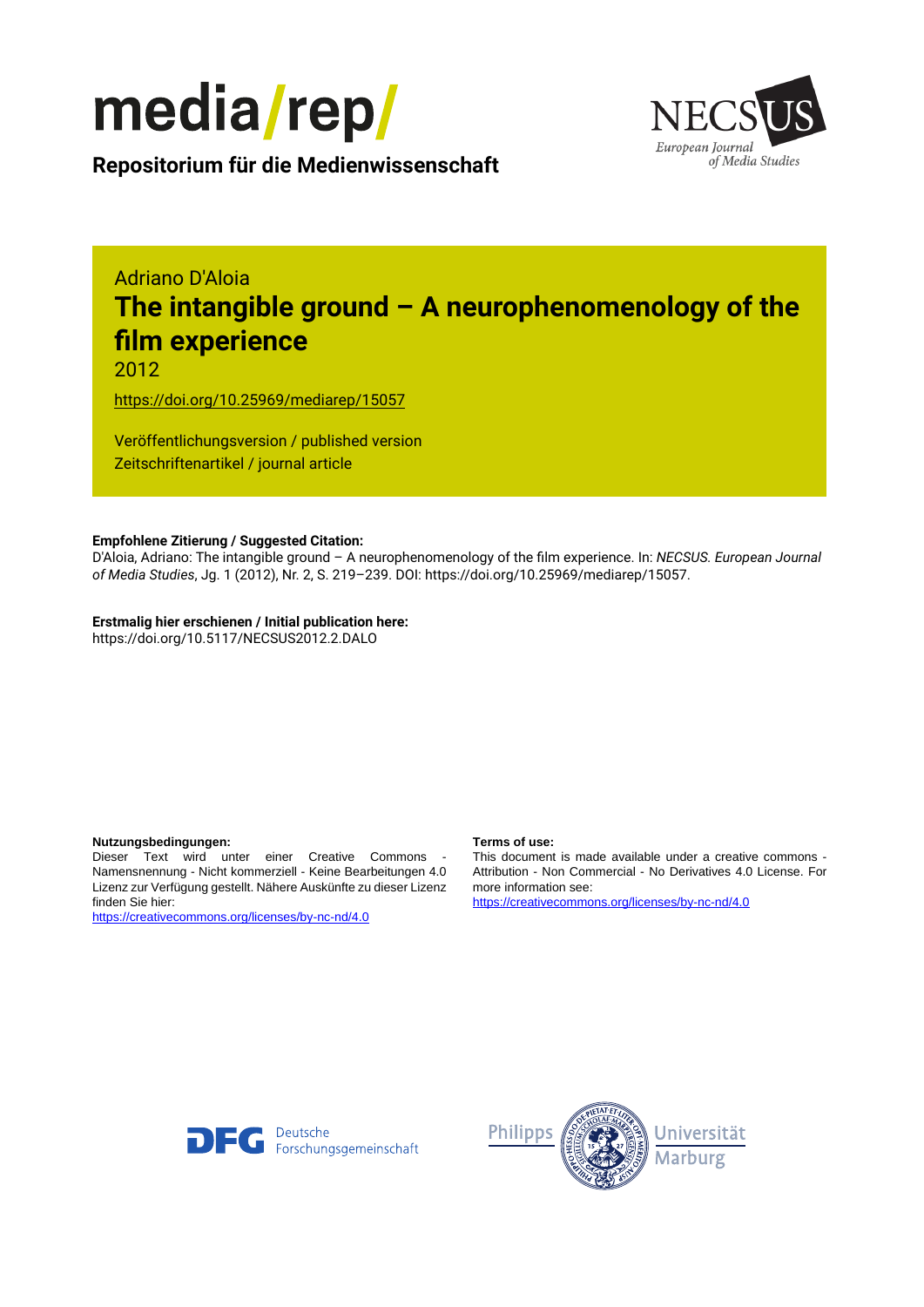EUROPEAN JOURNAL OF MEDIA STUDIES www.necsus-ejms.org Published by: Amsterdam University Press



# **The intangible ground**

*A neurophenomenology of the film experience*

Adriano D'Aloia

NECSUS 1 (2):219–239 DOI: 10.5117/NECSUS2012.2.DALO

**Keywords:** cognitive, film, phenomenology, space, tangibility

The constitution of a spatial level is simply one means of constituting an integrated world: my body is geared onto the world when my perception presents me with a spectacle as varied and as clearly articulated as possible, and when my motor intentions, as they unfold, receive the responses they expect from the world. This maximum sharpness of perception and action points clearly to a perceptual *ground*, a basis of my life, a general setting in which my body can co-exist with the world.<sup>1</sup> – Maurice Merleau-Ponty

Relatively recent discoveries in neurocognitive research have revealed that the human brain's architecture is functional to an immediate and pre-reflexive comprehension of the meaning of goal-directed actions and intentional emotions. This immediate comprehension is allowed by the activation of brain cells in the ventral premotor cortex (area F5) in primates. The so-called 'visuomotor neurons' – i.e., 'canonical neurons' and 'mirror neurons', whose function will be extensively described and discussed below – respond during both action execution and object presentation, regardless of whether the subject is anticipating, imagining, or watching someone else performing the action. The immediate comprehension allowed by neural activation thus relies principally on an intimate connection between *action and perception*. 2 In this sense, the role of visuomotor neurons can be thought of as an opportunity to extend film spectatorship theory. The neurocognitive findings, in fact, permit new interpretations of the psychophysical participation of the film viewer, for the film experience is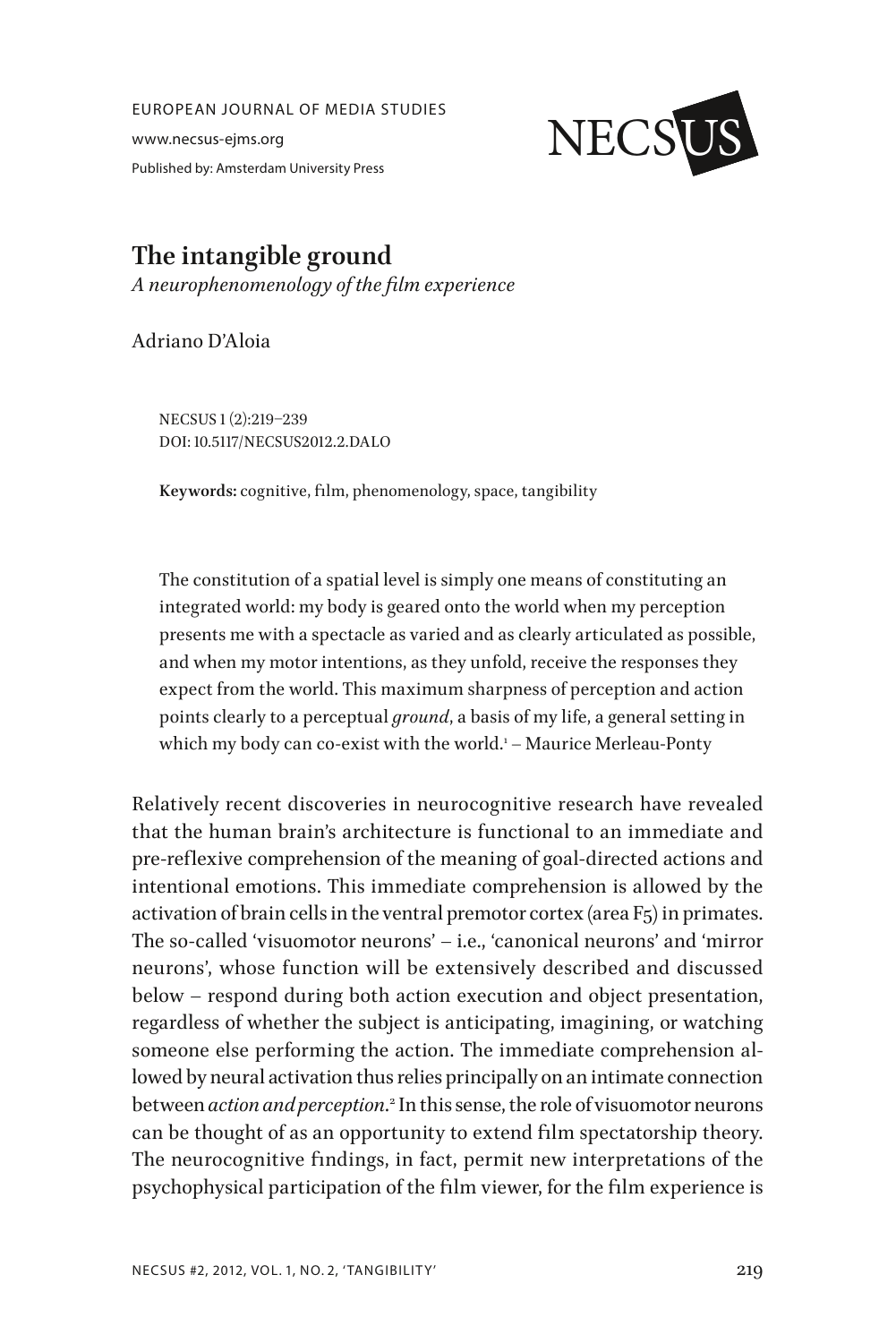an intensified *sensory* stimulation that does not correspond to any explicit *motor* activation.

The vivid and engaging nature of the audiovisual experience, particularly in character-driven narrative films, is specifically functional to the creation of a relationship between the spectator and the world of the film based on the perception of observed intentional actions.3 This essay explores the idea that the film spectator experiences a *tangible* relationship with the filmic objects, subjects, and environments by simulating the character's actions and bodily postures. The hypothesis is evaluated in a theoretical neurophenomenological framework,<sup>4</sup> with the aim of rethinking film spectatorship in the light of a perspective created by combining the results of neurocognitive and neurophysiological experiments with a phenomenological interpretation of the human experience.

In a departure from traditional cognitive theory of mind, neurocognitivists claim that this immediate and automatic comprehension of the meaning of observed or imagined actions is the result of a simulation described as *embodied* – that is, an 'internal representation' of the observed action.5 Embodied simulation does not entail any inference from the other's mental states (as in the Theory-theory account) or an imaginative substitution – a deliberate and conscious adoption of the other's perspective (as in the 'standard' mode of simulation proposed by Simulation theory).6 Rather, it is rooted at the sensorimotor and neurophysiological level and is pre-logical and pre-reflexive. The embodied-simulation hypothesis provides empirical evidence that not only is the spectator a witness to the actions represented on screen but also, moreover, s/he internally *acts out* and simulates the intentional actions executed by a film character. The functioning of mirror neurons in particular is described as the neurophysiological substrate of the human ability to understand the meaning of others' actions and state of mind: that is, *empathy*. 7 Empathy is a notion widely discussed in cognitive film studies over the last twenty years and has been thought of in terms of *mindreading* and perspective-taking, according to Simulation-theory.8 The 'mirror mechanism', as the neurological correlate of the understanding of the character's intentions and inner state, can relaunch the debate under a new and more radical (i.e., embodied) conception of simulation in the film experience.<sup>9</sup>

Interest in neuroscience from the perspective of film theory has increased over the last decade, as can be seen by the publication of books, collective volumes, and journal special issues on neuroaesthetics<sup>10</sup> and kinaesthetic empathy and film.<sup>11</sup> The most widely-accepted attempt in this direction is that of cognitivist scholar Torben Grodal,<sup>12</sup> who, while drawing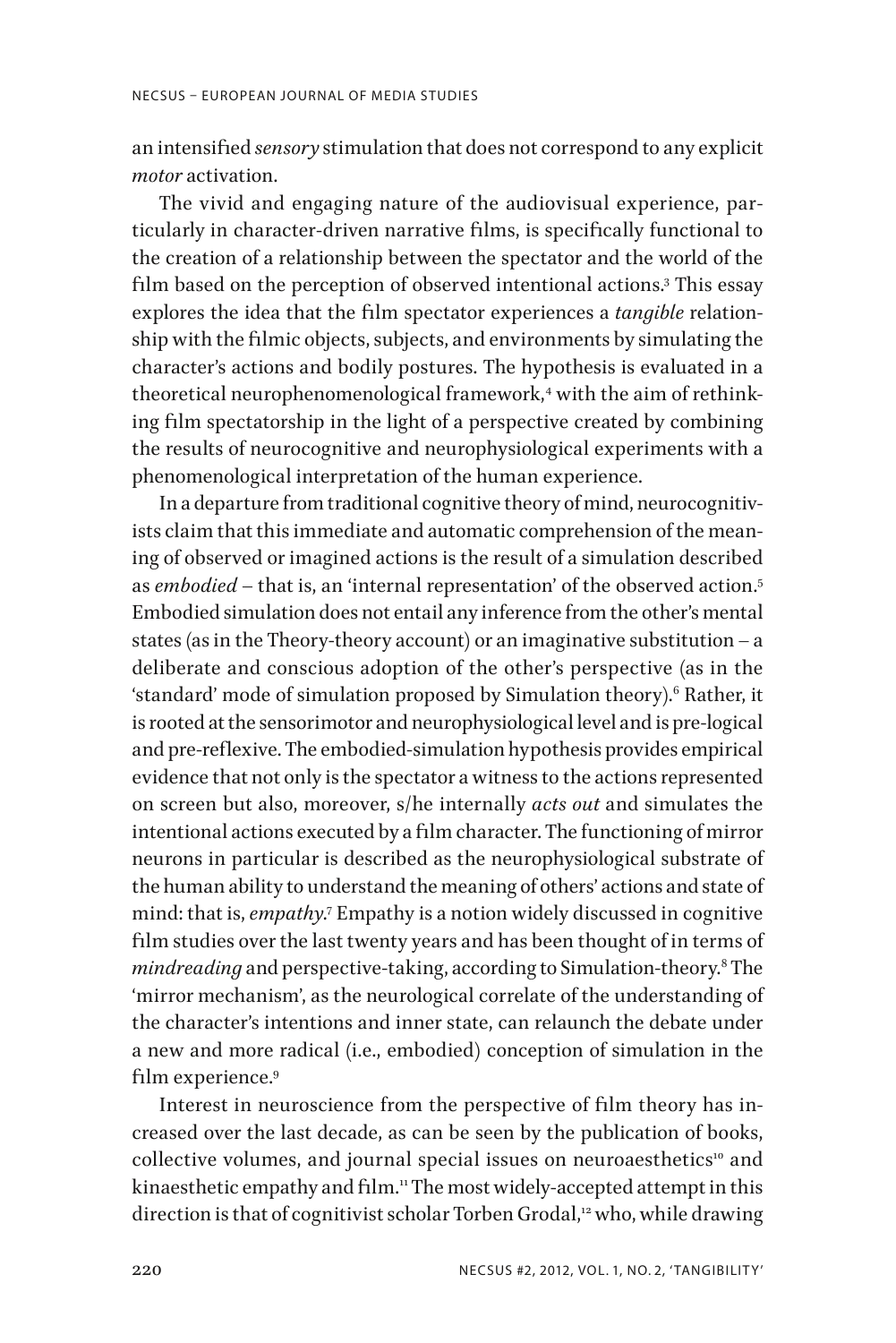on neuroscientist Antonio Damasio's embodied theory of mind and emotion, $13$  proposed a bio-evolutionist conception of the film experience as a flux that follows the architecture of the brain. In the wake of the Deleuzian idea that 'the mind is the screen',<sup>14</sup> Patricia Pisters has recently proposed to use neuroimaging methodology in order to investigate the experience of the film viewer;<sup>15</sup> many other academics working in film studies are also integrating neurocognitive findings into their research.<sup>16</sup>

Neurophysiologists have already started to study how the human brain experiences film, using fMRI, PET, and other non-invasive neuroimaging techniques. In his proposal for a 'neurocinematics', Uri Hasson studied brain activity in subjects watching 'structured' and 'unstructured' films in order to investigate the extent to which cinema 'controls' viewers' brain activity and orients their attention.<sup>17</sup> Nevertheless, the interest of neuroscientists in the moving image is limited to quantitative measurements or topological identifications of activated brain areas. Although the correlation between the neural mechanisms and cognitive processes makes the film experience a natural application context to study, the results cannot yet describe it accurately enough.

Perhaps for these reasons, many 'continental' film theorists are sceptical of the potential reductionism in neuroscience and do not feel the need to provide a neurocognitive explanation of phenomena that philosophy has already described. The phenomenological approach to the film experience proposed since the 1990s by Vivian Sobchack relies on an implicit incorporation of film's expressive activity in the perceptual experience of the viewer,<sup>18</sup> whose body 'already knew' what the mind inferred and reflexively interpreted.19 This kind of 'carnal thought' implies but does not make explicit the role of brain processes; it theorises an *embodied mind* without any reference to the neural mechanism of simulation. Above all, in the phenomenological account of the film experience, the camera is described as 'anthropomorphic' in the sense that its behaviour is phenomenologically comparable (though not ontologically analogous) to that of human beings. In this sense, the spectator and the film (and not merely the character) are conceived as sensuous entities that keep up a special kind of intersubjective relationship based on synaesthetic contact. Haptic perception has been theorised as the spectator's elective means of perceiving the film-body and its 'skin' as a sensory experience.<sup>20</sup>

Notwithstanding these premises, phenomenology and neuroscience are still distant. A neurophenomenology of the film experience may fill this gap – or at least mitigate this apparent mutual incompatibility and create the conditions for a theoretical convergence.<sup>21</sup> Not by chance, aware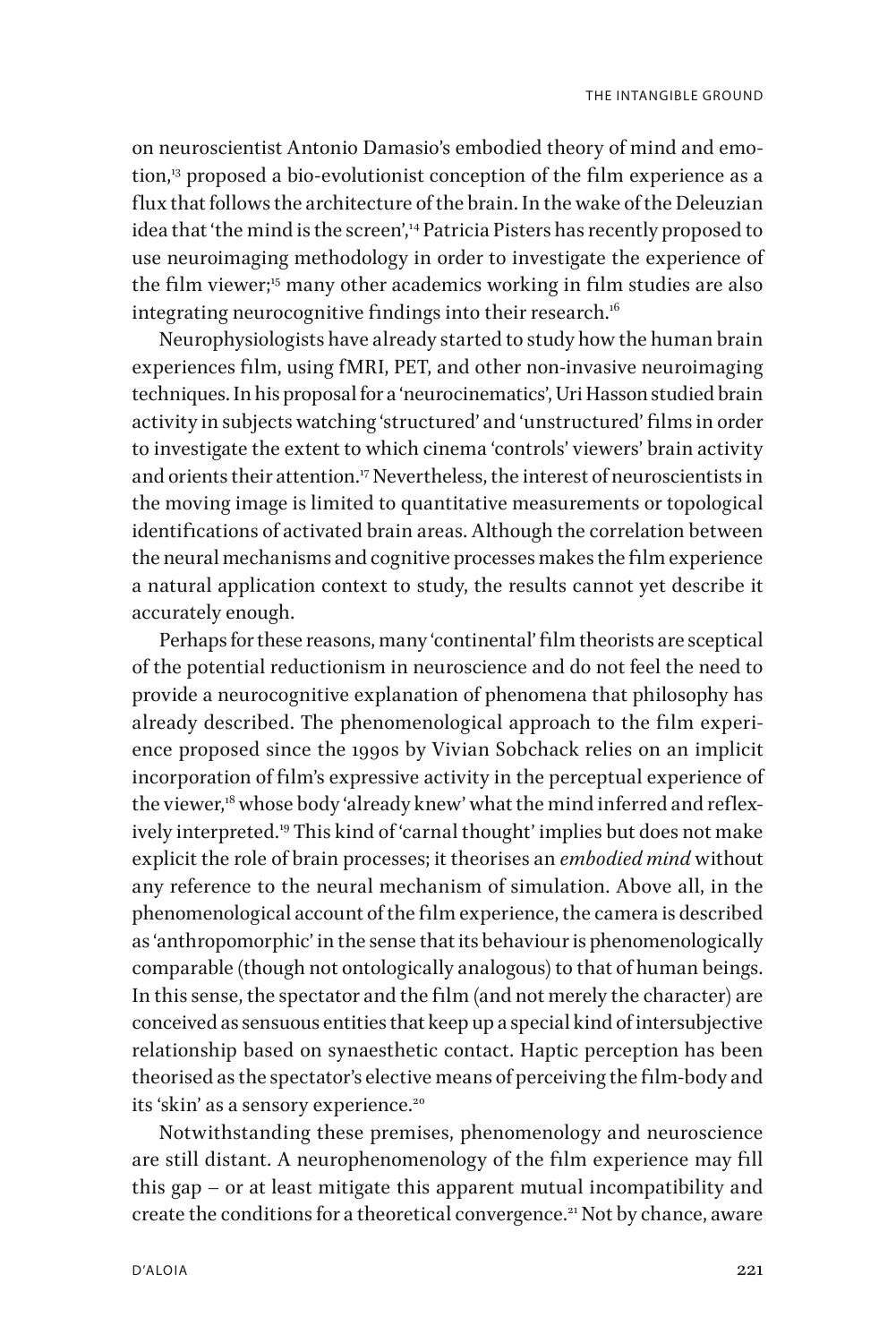of the 'reductionist concern', neurophysiologist Vittorio Gallese noted that relevant phenomenological reflections can be found in the results of neuroscientific studies and that the findings of empirical research in cognitive neuroscience can provide a valuable contribution to a new formulation (if not a resolution) of several philosophical issues that for decades have remained at the core of phenomenological research.<sup>22</sup> In this light, Gallese frames the hypothesis of embodied simulation within the paradigm of *embodied cognition*, in that 'cognition depends upon the kinds of experience that come from having a body with various sensorimotor capacities, and [...] these individual sensorimotor capacities are themselves embedded in a more encompassing biological, psychological, and cultural context'.<sup>23</sup> In the wake of Maurice Merleau-Ponty's notion of body<sup>24</sup> conceived as a combination of a physical structure (the biological body) and an experiential structure (the living, moving, suffering, and enjoying body), this paradigm in cognitive science refers to the grounding of cognitive processes in the neuroanatomical substratum of the brain and to the derivation of cognitive processes from the organism's sensorimotor experience.

# **Tangible intangibility**

In this theoretical framework, 'mirroring mechanism' and 'embodied simulation' can be thought of as the very core processes of film 'viewing' as an experience of *tangibility*. By *tangibility*, I mean the spectator's ability to sense a *contact* with the world of the film via specific sensorimotor processes that allow her/him to act *through* the character. The forms of this *tangible contact* are, precisely, the spectator's opportunity to touch and *grasp* the objects that are touched and grasped by the character; and, in a more general sense, her/his impression of being *grounded* on a supporting surface, as the characters are.

Usually in narrative films characters act effectively and adopt wellbalanced bodily orientations. Indeed, the characters can touch and grasp objects according to their intentions and are oriented accordingly to a 'fictional gravity' comparable to that in the empirical world. Nevertheless, in order to explore such 'grasping' and 'grounding', I propose a counterintuitive approach – i.e., to analyse what happens when tactile sensoriality is *not* fully applicable and gravity is *not* valid in the world of the film. When the processes of ordinary perception and the laws of bodily orientation in the fictional world are suspended or disturbed, how does this interfere with the spectators' perceptual activity and proprioception?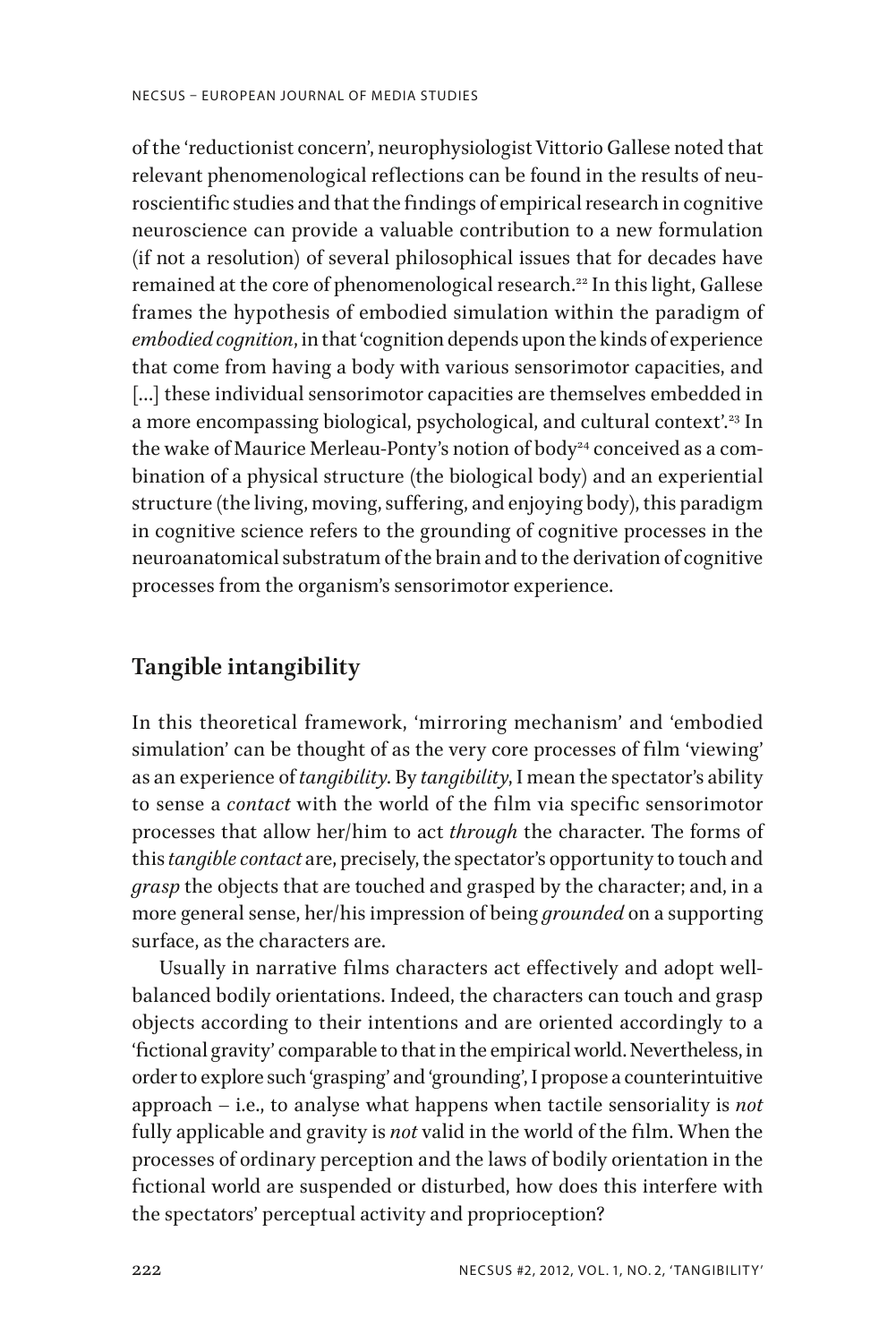In order to discuss tangibility and contact, I analyse cases of *intangibility*  and *suspension* – that is, cases in which tactility and gravity are suspended (at least temporarily) and the character loses the ability to grasp objects and also loses contact with the ground. In particular, I consider two kinds of 'grasping' and 'grounding' experience – hand-grasping and suspension in the void – as expressed in a particular genre in which 'ordinary' gravity does not apply with a diegetic justification: space-exploration films. I have considered spacewalk scenes (i.e., when the astronaut leaves the spacecraft and is engaged in an extra-vehicular activity) in films from the space-discovery golden age (the end of the 1960s) to the 2000s, when the turn of the millennium relaunched the fantasy appeal of space exploration. I shall briefly analyse two spacewalks. Even if reduced tactility and ground-disanchoring are not exclusive to the space-exploration genre (they can be found potentially in any film), spacewalks are a more intensely 'exceptional' situation for the character, one that literally challenges the idea of embodiment and more effectively extends the effects of this potential 'disembodiment' to the spectator.

As regards 'grasping', the reduction of *tangibility* applies to the character's entire body. The extreme and hostile extra-atmospheric environment (too cold and devoid of oxygen) forces the astronaut to protect her/his body and biological functioning by wearing a spacesuit. The spacesuit is both the first level (close to the skin) of a foreign environment and also the separation barrier that allows the environment to be explored, like a technological extension of some kind. It is neither part of the body nor completely outside it, the internal space of exteriority and vice-versa – a labile threshold that simultaneously isolates and connects. Not just a piece of clothing but a protective and insulating cover, a sort of hermetic package, a shape that envelopes the body, the sheath of a being in captivity. In this sense, the spacesuit restricts or at least weakens the astronaut's perception, because it makes bodily movements slow and cumbersome and prevents any direct contact with the external environment, thus reducing tactile sensoriality. More precisely, the spacesuit is an instrument of *desensorialisation*, since it covers the astronaut's body entirely; also, it is the *medium* that makes the exploration experience possible. This possibility of action through mediation can be seen as a *less intense* behaviour simulated by the spectator in terms of neural activation, which is, as neuroscientists affirm, a *less intense* activation of the same cerebral area involved in executing the activity directly.

As for 'grounding', I shall analyse the impact of invalidating gravity and constituting a space that is the result of the interaction (sometimes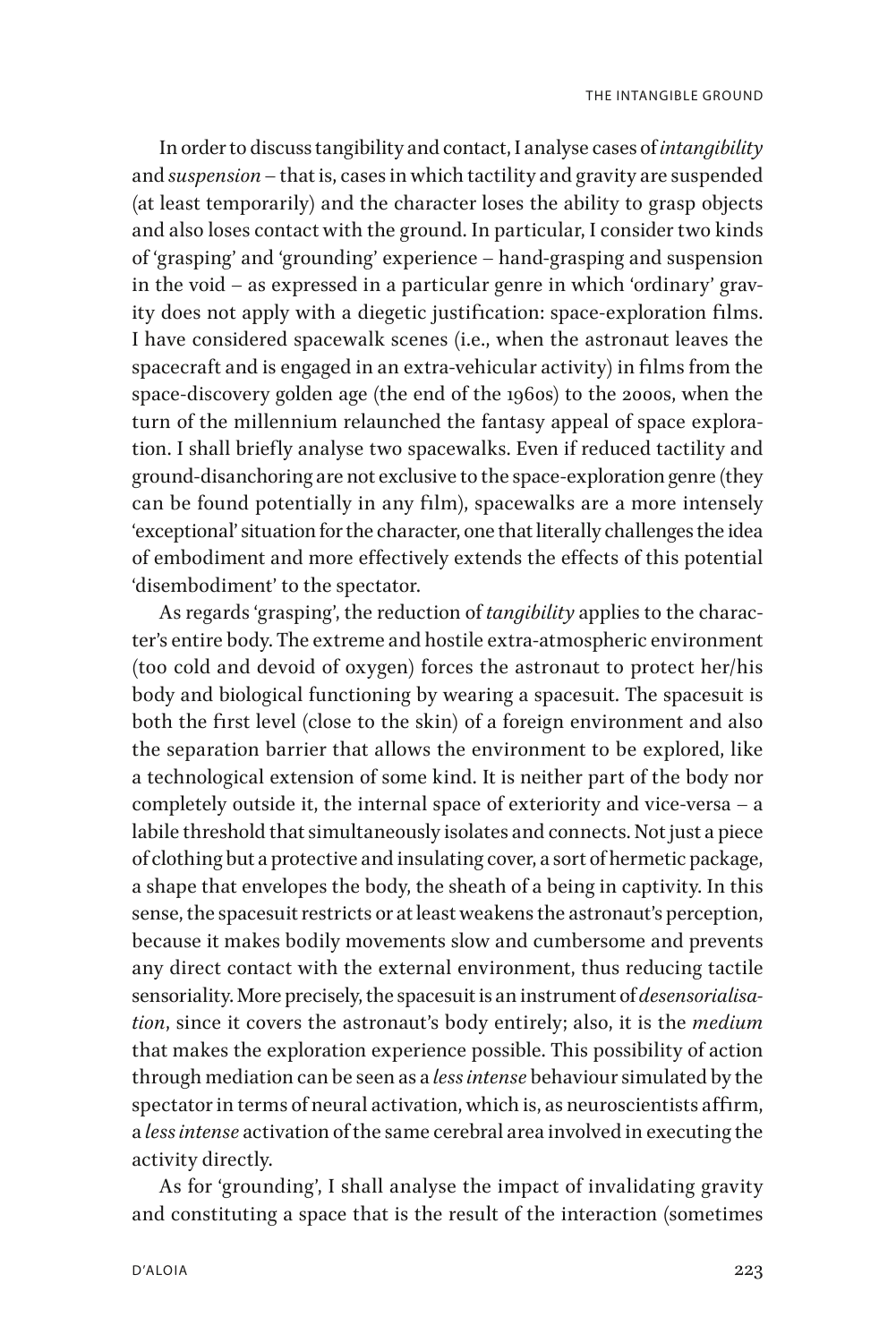the conflict) between the 'fictional gravity' that influences the character's actions and movements and the 'empirical gravity' that always applies to spectators on Earth. The general hypothesis is that invalidating gravity deprives this 'experiential environment' of a clear and sharp *orientational* vector of action and motivation. Gravity, in fact, *orients the action* towards its goal and *orients the body* in the environment. Lack of gravity causes lack of *intentionality* and *disorientation*,which in turn causes a lack of *tangibility* (and the respective need to restore tangibility).

These two 'abnormal' conditions ('ungraspability' and 'ungrounding') are particularly effective in narrative films for at least two reasons. First, because the 'classical' development of the story and character action are clearly oriented to a precise goal, not only globally but also 'locally': all actions and movements are perceived by the spectator as *intentional*. Second, because the style of representation is usually ordinary (the ground is *under* the character's feet), and this orientation does not produce perceptive or proprioceptive disturbance in the spectator. In this sense, ineffective actions and suspended postures (which abound in space-exploration films) are not perceived by spectators as *non-intentional* but rather as *incomplete*  or *defective* in their intentionality. In fact, they are automatically 'completed' and 'adjusted' by the neurophysiological and perceptual activity of the spectator.

# **Ungraspability**

The first case of intangibility in space-exploration films is the inability to grasp. As mentioned, canonical neurons respond both when a subject grasps an object and when s/he merely sees an object that can be grasped by a prehensile hand movement – as if the subject's brain were foreseeing a possible interaction with this object and preparing itself accordingly. Canonical neurons respond selectively when three-dimensional objects are presented, according to their shape, size, and spatial orientation, codifying not the prehension movement but the intrinsic properties that allow the subject to interact with the object. In other words, objects have tactile features that are immediately *grasped* (both literally and figuratively) by the subject, whether s/he is executing the action or simply imagining or observing it.<sup>25</sup>

Since their discovery, canonical neurons have been linked to the human tendency to instinctively grasp the functional quality of an observed object – that is, the object's *affordance*. The notion of affordance was introduced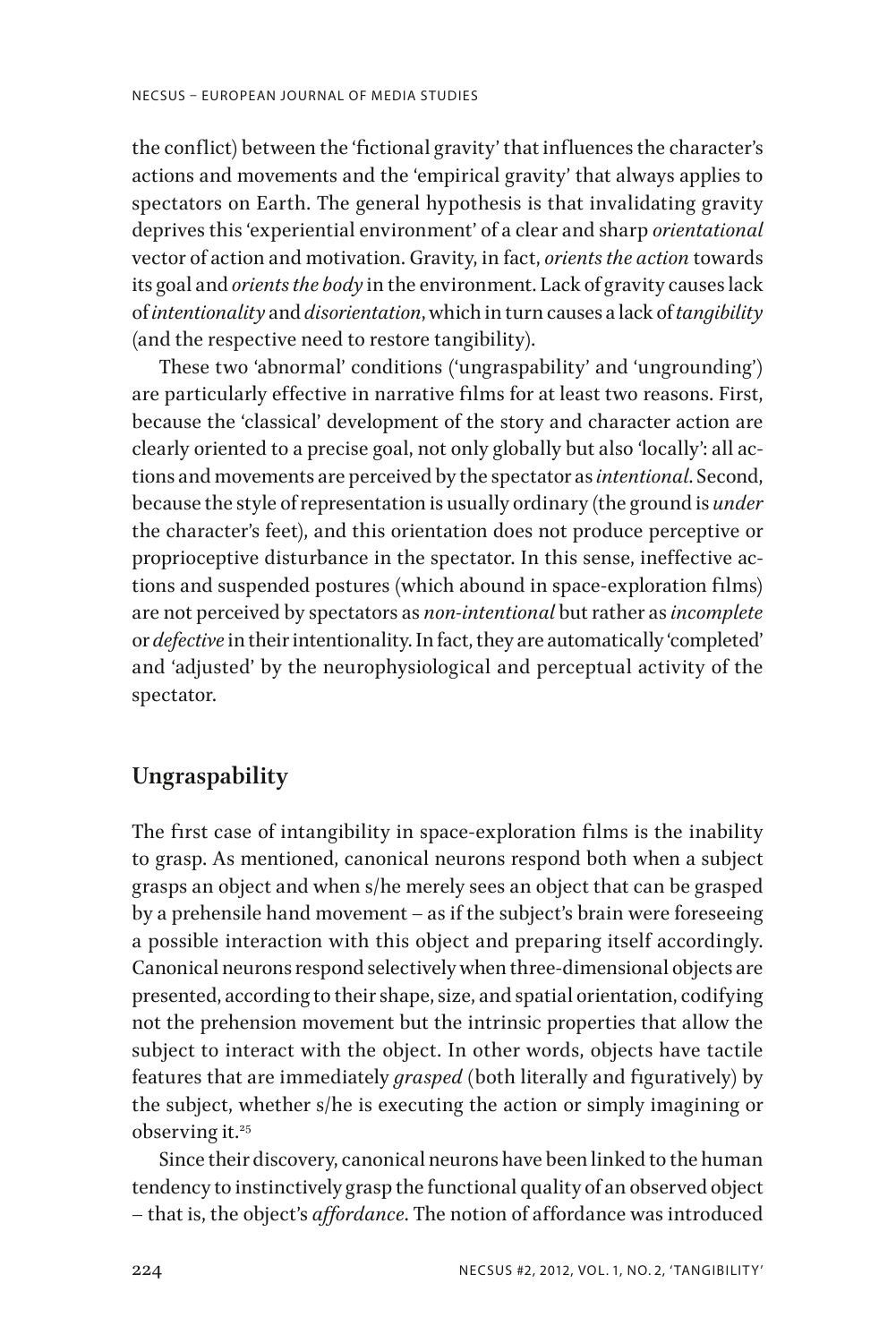by psychologist James J. Gibson in  $1977^{26}$  to refer to a quality of an object or an environment that allows an individual to perform an action. Gibson further explored this idea in his 1979 book *The Ecological Approach to Visual Perception*, 27 in which he defined affordance as all 'action possibilities' latent in the environment that are objectively measurable and independent of the individual's ability to recognise them. For instance, 'if the object is hand-size, it is graspable; if too large or too small, it is not'.<sup>28</sup> In this sense, following Kurt Koffka's definition of the *demand character<sup>29</sup>* of an object, Gibson affirms that 'each thing says what it is'.<sup>30</sup> This means, for example (in space-exploration terms), that a button says 'push me', a lever says 'turn me', a handle says 'hold me', etc.

As neurophysiologists Garbarini and Adenzato argue in an article on the relationship between affordance and canonical neurons,

the central point of Gibson's theory was his explicit rejection of the dichotomy between *action* and *perception*. Gibson's pioneering efforts and his ecological perspective certainly represent a fundamental foundation for the paradigm of *embodied cognition*. 31

In this sense, the pertinence of the notion of affordance in neurocognitive science supports the hypothesis that the reduction or invalidation of gravity – and the consequent reduction of the film character's sensoriality due to difficulties of controlling movements and the need to cover the skin (with the spacesuit and, in particular, the gloves) – generates an interference in the spectator's perception of affordances.<sup>32</sup>

It is important to clarify that canonical neurons work in association with mirror neurons, which respond to observations of actions executed by *other* individuals. While a person observes the action of another subject, the former's neural system evokes a mirrored response, as if s/he were carrying out that action her/himself. Thus, a visually-observed movement seems to be *reflected* in the motor representation of the same movement in the observer. Interestingly, these neurons fire only when the action is 'transitive' and goal-directed: for example, when hands interact with an object (but not when they gesticulate). This means that to be mirrored at a neural level the movement needs to interact with an object and to be aimed at achieving a determined goal. Indeed, neuroscientists have proposed a classification of mirror neurons based on different types of transitive hand movements, e.g. grasping, holding, manipulating, and releasing.<sup>33</sup>

What happens when the character's hands *fail* to grasp the object that they *intended* to? Clearly, failed hand-prehension and reduction of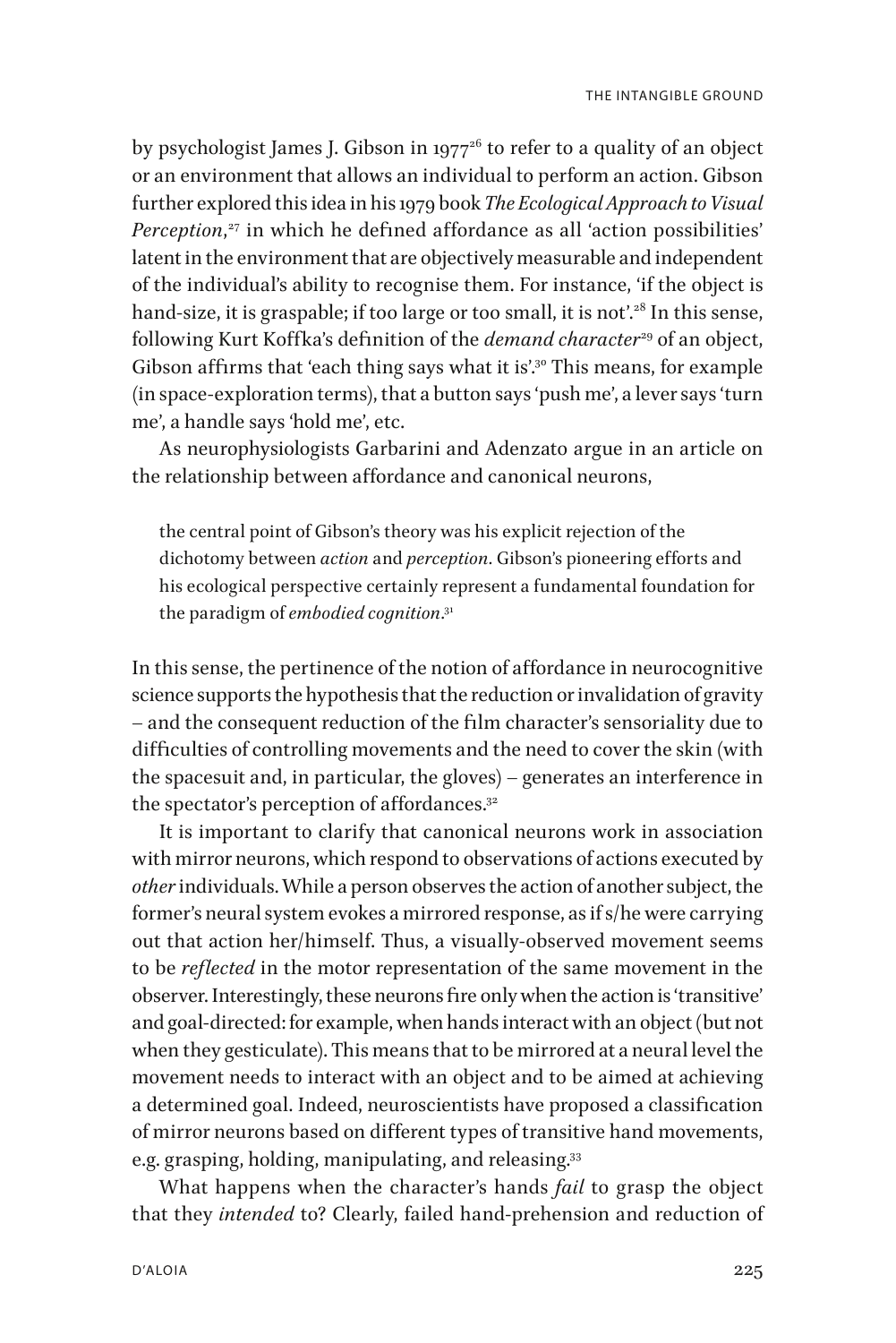touch sensoriality do not occur exclusively in fictional extra-atmospheric environments (i.e., in space-exploration films). Nevertheless, lack of prehensibility, in terms of lack of *intentionality*, is particularly incisive in such environments, since the 'literal embodiment' that the astronaut is forced into because of wearing the spacesuit and the gloves is particularly relevant if we relate the activity of visuomotor neurons – in particular canonical neurons – to the notion of affordance.

In order to delve into this dynamic, let us consider an example. In *Mission to Mars* (Brian De Palma, 2000), as the spaceship is prepared to enter Mars' orbit, a swarm of meteors collides with the hull, breaching the ship. The crew work quickly to repair the damage, but they forget about the external oxygen tank, causing a large leak and subsequent explosion. They swiftly put on pressure suits, abandon the craft, and try to reach the REMO (REsupply MOdule) orbiting the planet, tethered to each other in outer space by a cable. The module, however, is moving at such a speed that the astronauts need extra thrust to reach it. Woody Blake (Tim Robbins) concludes that the only hope of a successful rendezvous with the REMO is to launch himself directly at it using the remainder of his jet-pack fuel, carrying a tether cord from the others. He successfully attaches the cord to the REMO but because of its inertial speed (and the law of conservation of momentum), he is unable to land properly on the module and to arrest his motion. He frantically grabs at the door handles or for some other handhold, clawing at the surface with a harsh, grating sound. Woody floats helplessly away towards the planet with a dwindling oxygen supply. Woody's wife, Terri (Connie Nielsen), begins a rescue bid to bring him back – but knowing that Terri will almost certainly fail to save him and would probably also die trying, Woody removes his helmet and dies from instant frostbite.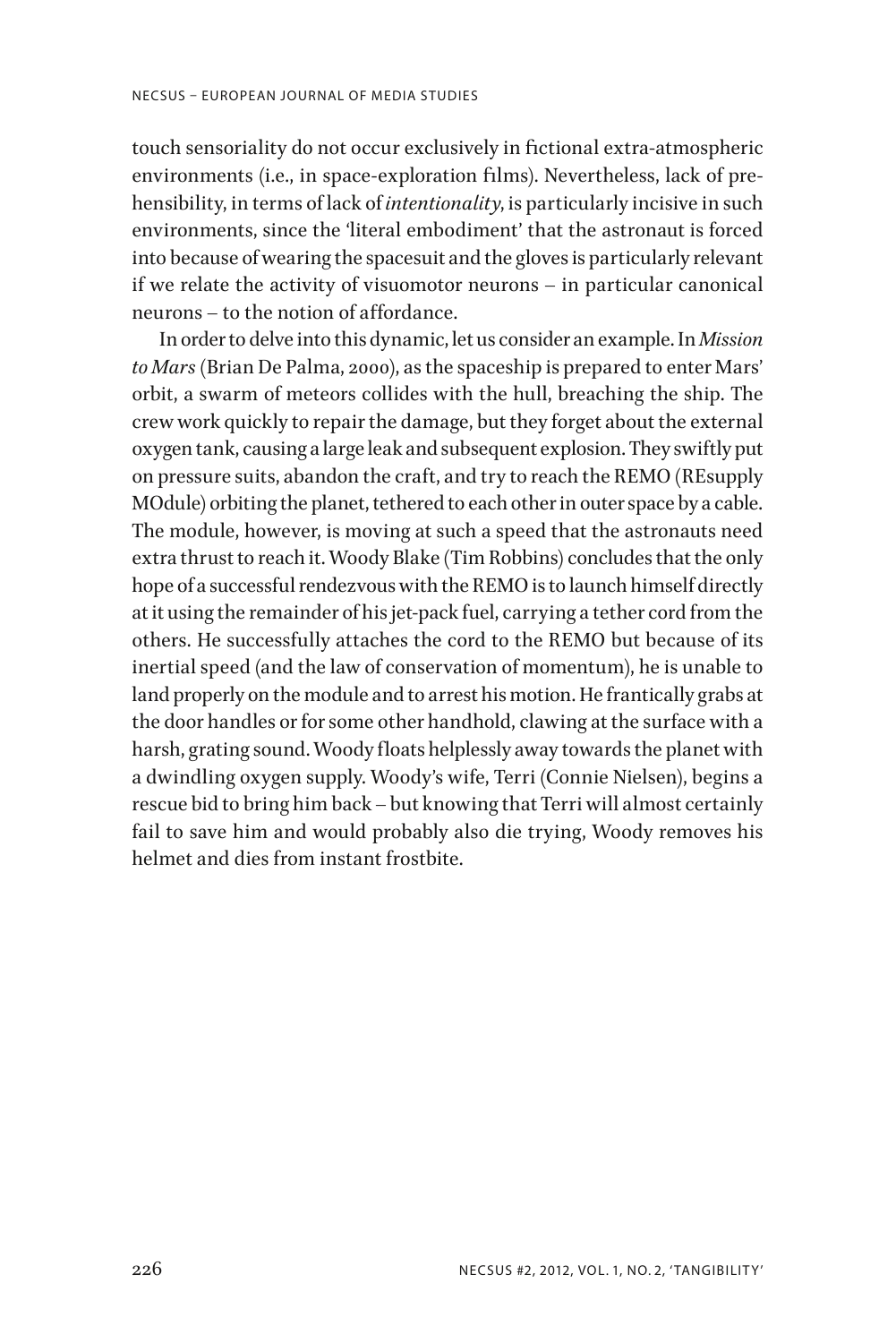

*Fig. 1 Mission to Mars (Brian De Palma, 2000)*

The formal style of representation combines a montage of shot sizes and points of view of various kinds, focusing on the character's capacity to accomplish his intentions: he cannot control his motion speed or the course of events. This limitation depends on environmental conditions (such as weightlessness and absence of gravity) that also affect the prehensive action of his hands, which are literally 'embodied' in dedicated spacesuit components – the gloves – and are unable to carry out their functions (in this case grasping). The gloved hands are agents of perception that act frantically because they are unable to make direct contact with the external world and the objects in the surrounding space. The hands fail to grasp because of the very *medium* that allows the astronaut to explore outer space.

According to the neurological account of action simulation, although the spectator's hands do not *actually* touch or grasp, they experience touching and grasping at a neural level. The REMO handle's 'grasping' affordance is properly suggested by representation, in which a tracking shot towards the REMO (Woody's point-of-view) and shots of Woody's hands ready to seize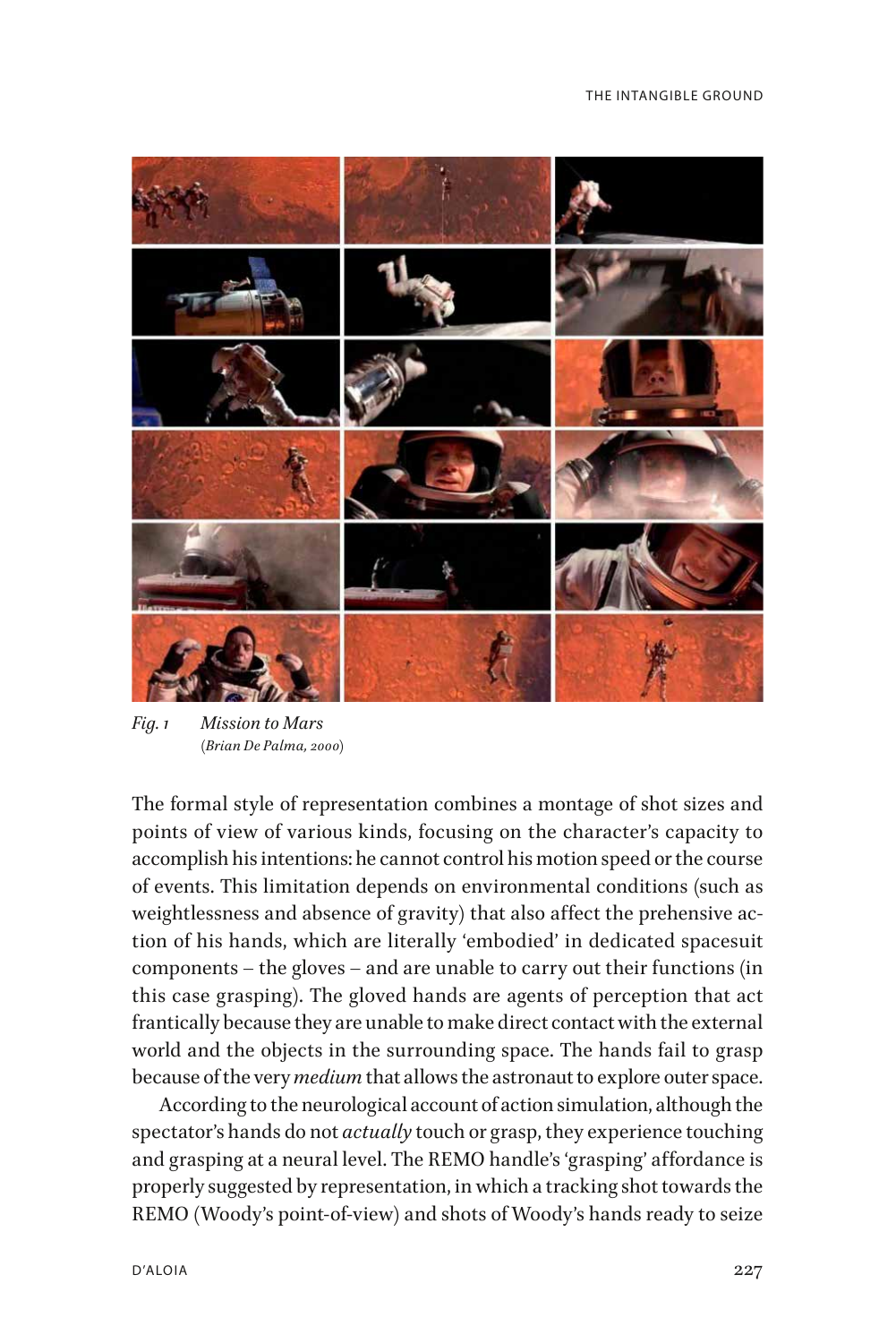the module's handle and of his colleagues' anxious faces are clearly *directed to* the action's goal and express the character's intentions.34 Nevertheless, the gloves and the uncontrollable speed prevent the character from grabbing the handle successfully. In other words, although the spectator's canonical neurons activate in order to grasp the object (the visuomotor part of the process runs normally), the observed subject fails to execute the action (since the motor part of the process is 'defective'). In this sense, the spectator grasps an object that is ungraspable for the character. Once a goal-directed action begins, in fact, the visuomotor neural activation in the spectator's brain allows the latter to comprehend the intentions implied in the observed action, even if the planned action does not have a successful outcome. If the character's action is *intentional* (i.e., goal-directed), then this action and the intentions behind it are simulated by the spectator; the act of grasping is experienced by the spectator, even if the character's hand fails to reach its goal.

More precisely, the film spectator's experience is twofold: s/he experiences the character's failed action, the ungraspable – the tangible experience of intangibility. Although the gloves and gravity reduce tactile sensoriality and movement control and lead the grasping action to fail, the spectator can still perceive it. Indeed, this failure more effectively expresses the character's condition of hypo-sensoriality and enables her/his condition to be simulated more accurately. The spectator directly feels a desensitisation, the absence of tactile sensoriality. Neural simulative activation can be seen as a strategy deliberately adopted by the filmmakers. In fact, it works as compensation for the lack of the character's sensoriality, since it completes the uncompleted or failed action. If the object affords grasping, then the observer *does* grasp it in terms of embodied simulation.

# **Ungrounding**

The second case of intangibility concerns the problem of equilibrium, sense of position, and being grounded to a support surface. In the description of extra-vehicular activities in space-exploration films, the term 'suspense' may refer not only to the state of anxious uncertainty about what may happen in the film but also to the character's physical state of suspension. The orientation and movement of a body in space depend on the physical features of the environment. Out in space, bodies are too far from the ground to be subject to gravity (that is, to the risk of a possible fall), and the notion of suspension – as well as any other kinds of relationship between bodies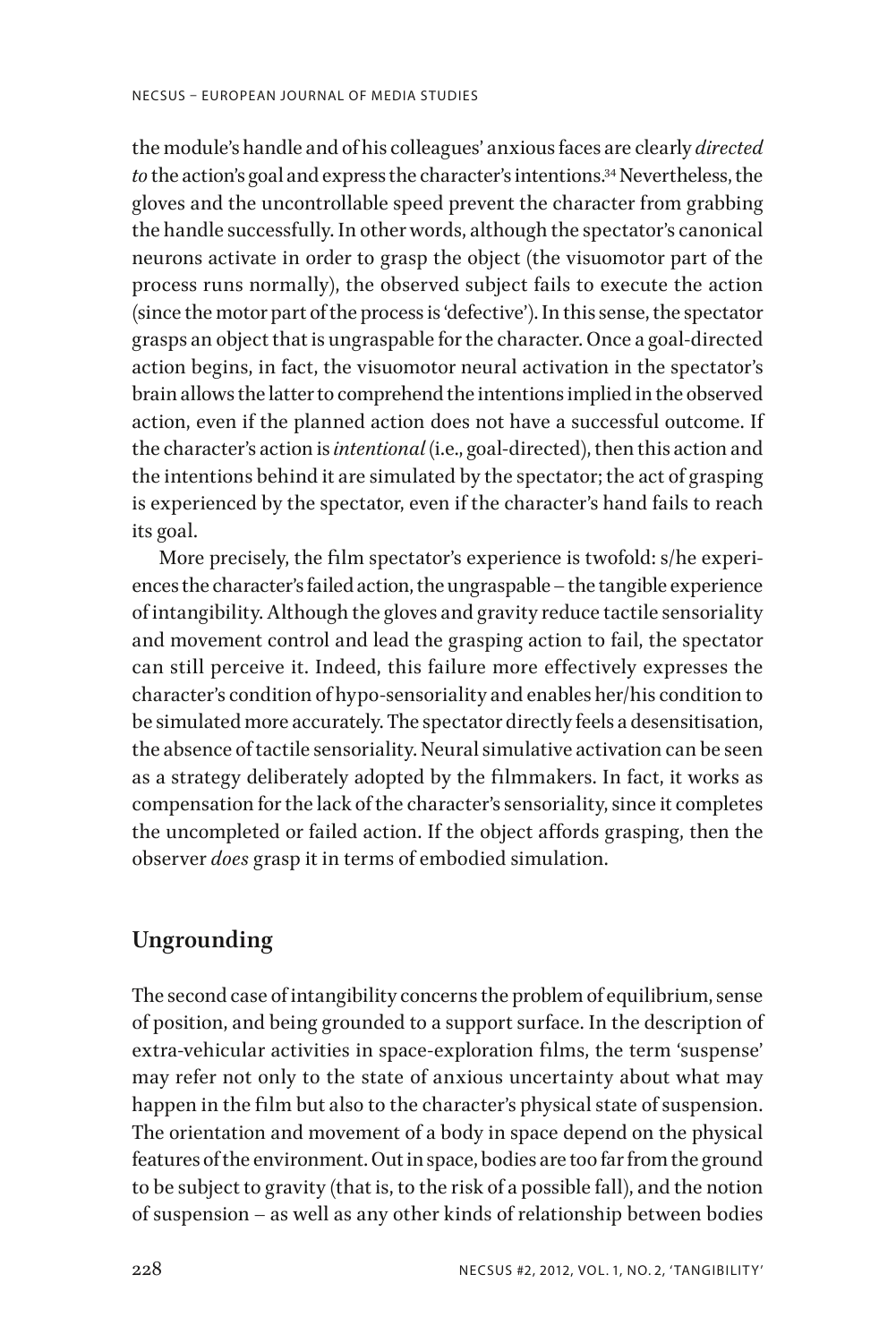and space (e.g., that of up and down) – has a different meaning from that in gravitational fictional worlds. In this sense, my hypothesis is that the spectator's impression of being disoriented and suspended is imputable to their *inability to touch the ground*.

It has to be said that, along with the reduction of touch sensoriality, relativity of orientation is another feature not exclusive to the space-exploration genre. In every film experience fictional gravity and empirical gravity work together (and partially against each other) to define the general frame of orientation. The character's orientation on screen, in fact, is independent of the gravity that is supposed to apply in the world of the film. This relativity is demonstrated by the recurring use of upside-down images in films set on Earth, in which the representation of upturned bodies has an expressive or spectacular aim, rather than being justified diegetically (e.g., where the character is upside-down in the film-world).35 In extra-vehicular activity in space-exploration films, the use of upside-down images is much more evident and functional to a 'realistic' representation of the orientation of the astronaut's body in the environment and in communicating to the spectator the character's state of suspension. Whether the character is represented as upside-down or upright, the fictional zero gravity can extend its influence to the spectator's sense of position and bodily orientation, even if the latter is in an environment where gravity applies.

An interesting example can be found in a crucial scene in *2010: The Year We Make Contact* (Peter Hyams, 1984). Engineer Walter Curnow experiences his first spacewalk to reactivate the Discovery, which astronaut Dave Bowman had deactivated shortly before his journey 'beyond the infinite' in *2001: A Space Odyssey* (Stanley Kubrick, 1968). Curnow hesitates before leaving the spaceship and moving into the void over Jupiter's surface. He is noticeably anxious and frightened; his breathing is laboured and his wide-open eyes, face contorted with fear, can be seen behind the helmet visor. Once outside the spaceship he remains in a clumsy posture with his arms wide apart, as if trying to keep balance and, at the same time, avoid falling (though falling is impossible). In a gravitational environment, the character would be like an acrobat walking on a wire – Curnow must literally walk on the void, and his acrophobia is increased by a more cognitive fear connected to his inexperience as an astronaut: that of the void as the *unknown*. Like the character, the spectator is invited to experience the same extraordinary situation, remote from her/his everyday life. The point is to understand how the spectator simulates this psychophysical situation from her/his position in the *gravitational* environment of the film theatre.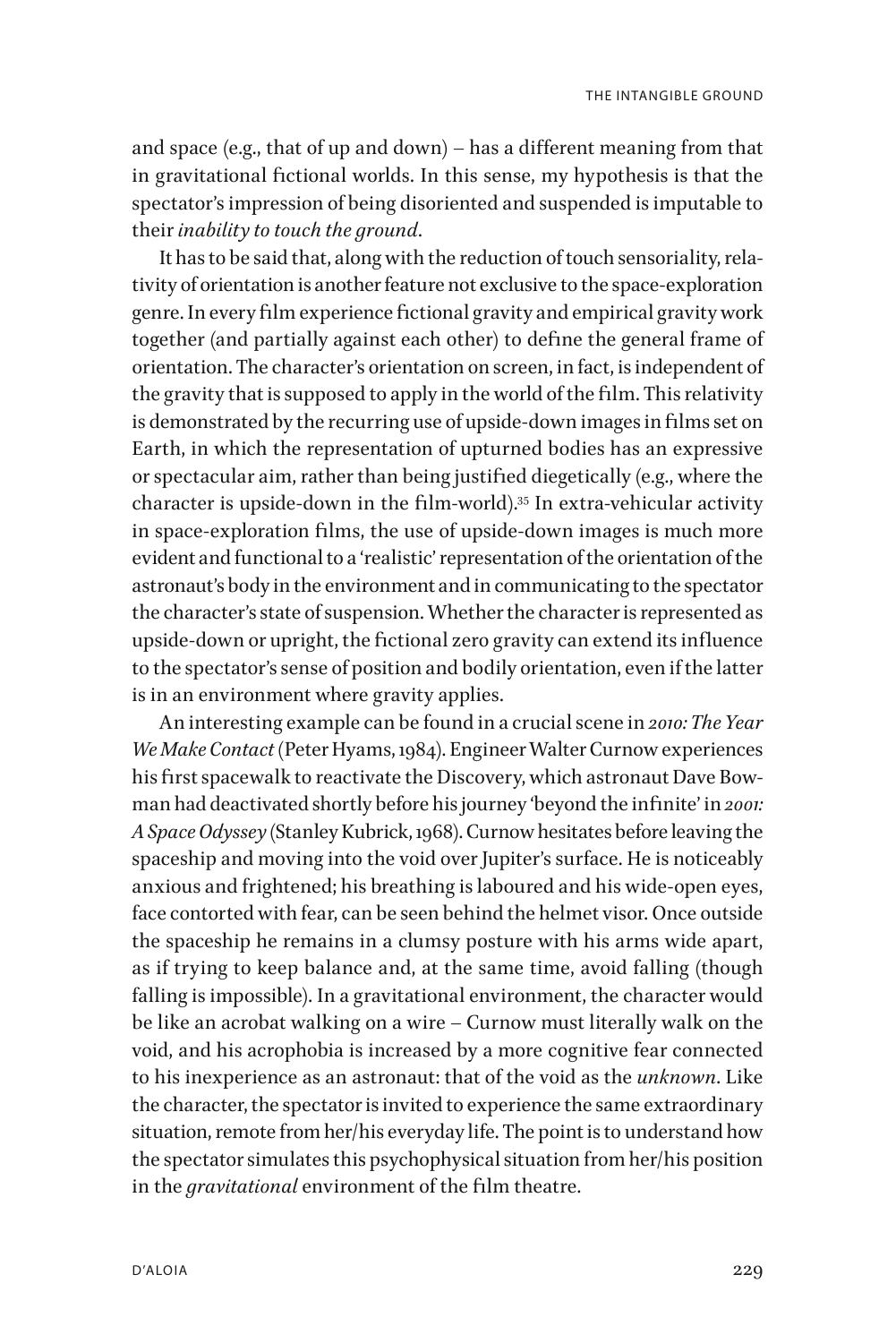

*Fig. 2 2010: The Year We Make Contact (Peter Hyams, 1984)*

The spectator's involvement is constructed from two seemingly opposing strategies: synchronisation of affective reactions and disturbance of vestibular sense. As for the first strategy, given the intensification of the character's reactions, thanks to physiological mechanisms the spectator's breathing tends to change – to synchronise with the astronaut's so as to feel the character's stress, *as if* the spectator were the one finding it hard to breathe in the constricted space of the helmet; the spectator's muscles tense *as if* s/he were the one forced to perform a spacewalk for the first time. Whereas this strategy has been widely described by cognitive film theory and recognised (as mentioned earlier) as the basis for the construction of sympathetic and empathetic relationships between the spectator and the character, the second strategy can be described in the framework of the ecological approach to perception, and it needs more explanation.

In his book, Gibson also discusses the so-called 'visual cliff' experiment conducted in 1960 by Eleanor Gibson and Richard Walk.<sup>36</sup> The experiment aimed to investigate the perception of depth in child and animal species. The apparatus consisted of a sheet of Plexiglas over a cloth with a highcontrast chequerboard pattern. On one side, the cloth is placed immediately beneath the Plexiglas; on the other, it is dropped about four feet below. Since the Plexiglas supports the weight of the infant, this is a visual cliff rather than a physical drop. The subjects' behaviour varied according to the absence of *optical information*, given the presence of *tactile information* determined by the physical contact between their feet or arms and the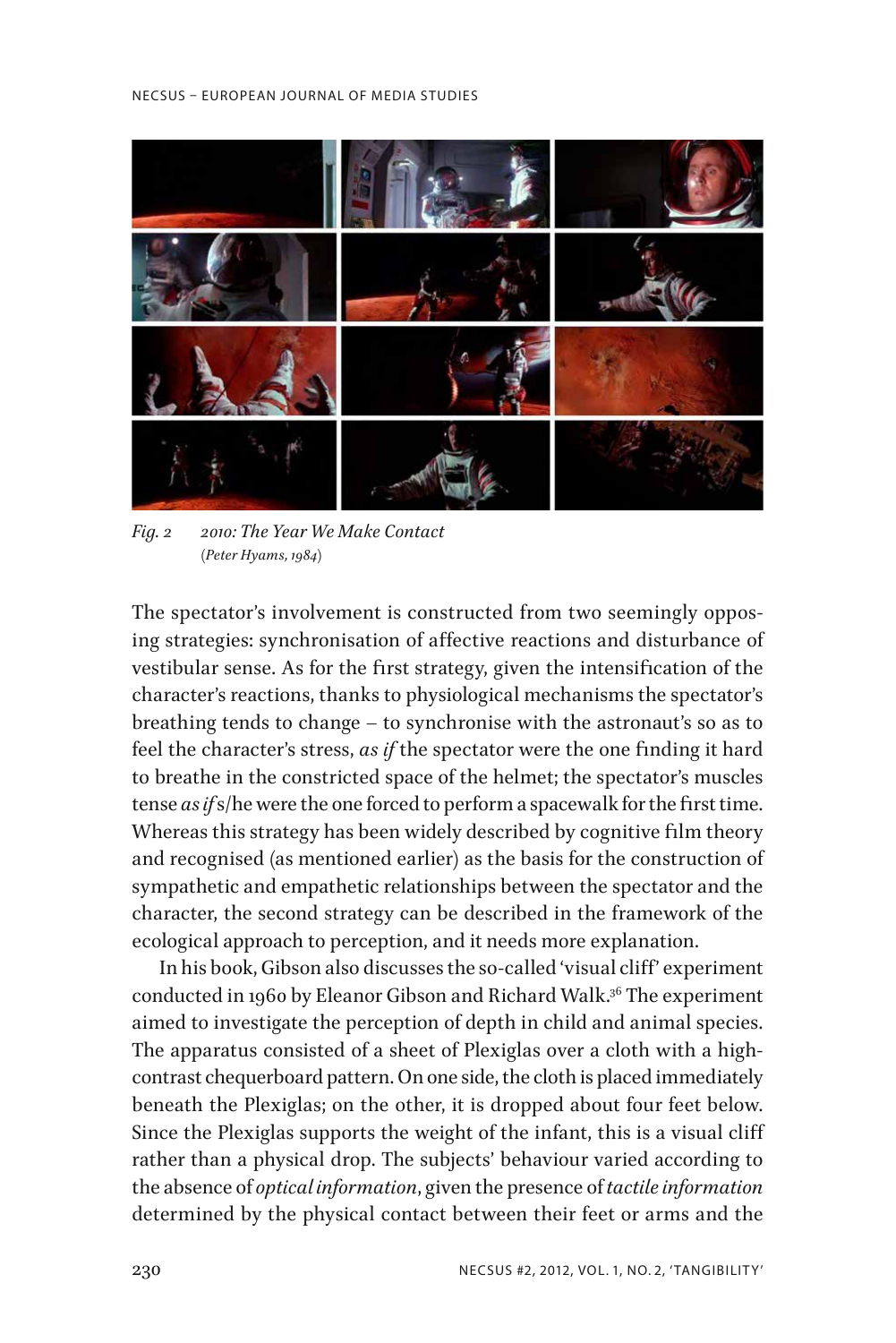support. When the cloth was four feet below, the subjects showed signs of disorientation and even fear. As Gibson stated,

[t]he optical information in this experiment, I believe, is contradictory to the haptic information. One sees oneself as being up in the air, but one feels oneself in contact with a surface of support and, of course, one feels the normal pull of gravity in the vestibular organ.37

The subject's disoriented behaviour depended on the emergence of inappropriate affordance:

a surface of support was mistaken for air because the optic array specified air …. Air downward affords falling and is dangerous. Air forward affords passage and is safe. The mistaken perception led to inappropriate actions.38

In other words, 'the brink of a cliff affords falling off; it is in fact dangerous and it looks dangerous to us';<sup>39</sup> where a transparent and thus visually unperceived surface of support extends out over the edge, 'it no longer affords falling and in fact is not dangerous, but it may still *look* dangerous'.40 This interference between how it looks and how it is perceived generates a bodily conflict.

When the film succeeds in expanding the dynamic forces of the fictional environment out of the screen and into the darkness of the theatre, spectators are immersed in the represented space, in a common non-gravitational space of experience. In this case, spectators have the impression of being disoriented and suspended in the same void where the astronaut is. Nevertheless, proprioception never completely disappears from the observer experience. As Gibson stated, 'the continuous act of perceiving involves the coperceiving of the self', $41$ <sup>1</sup> meaning that the information on the world that the subject received implicitly includes information on the self. 'My perception of the world is at the same time shot through with information about my own embodied position in that world.<sup>42</sup> In fact, the spectator's experience is conditioned in that they can move their feet and feel for a support that is there in the real world regardless: this 'ground' is provided by the presence of tactile sensation in the gravitational environment of the film theatre, whilst the screen can be thought of as the transparent part of the support in the visual-cliff experiment. The feeling of dizziness and disorientation arises because optical information (of void) does not correspond to the tactile information (of being grounded).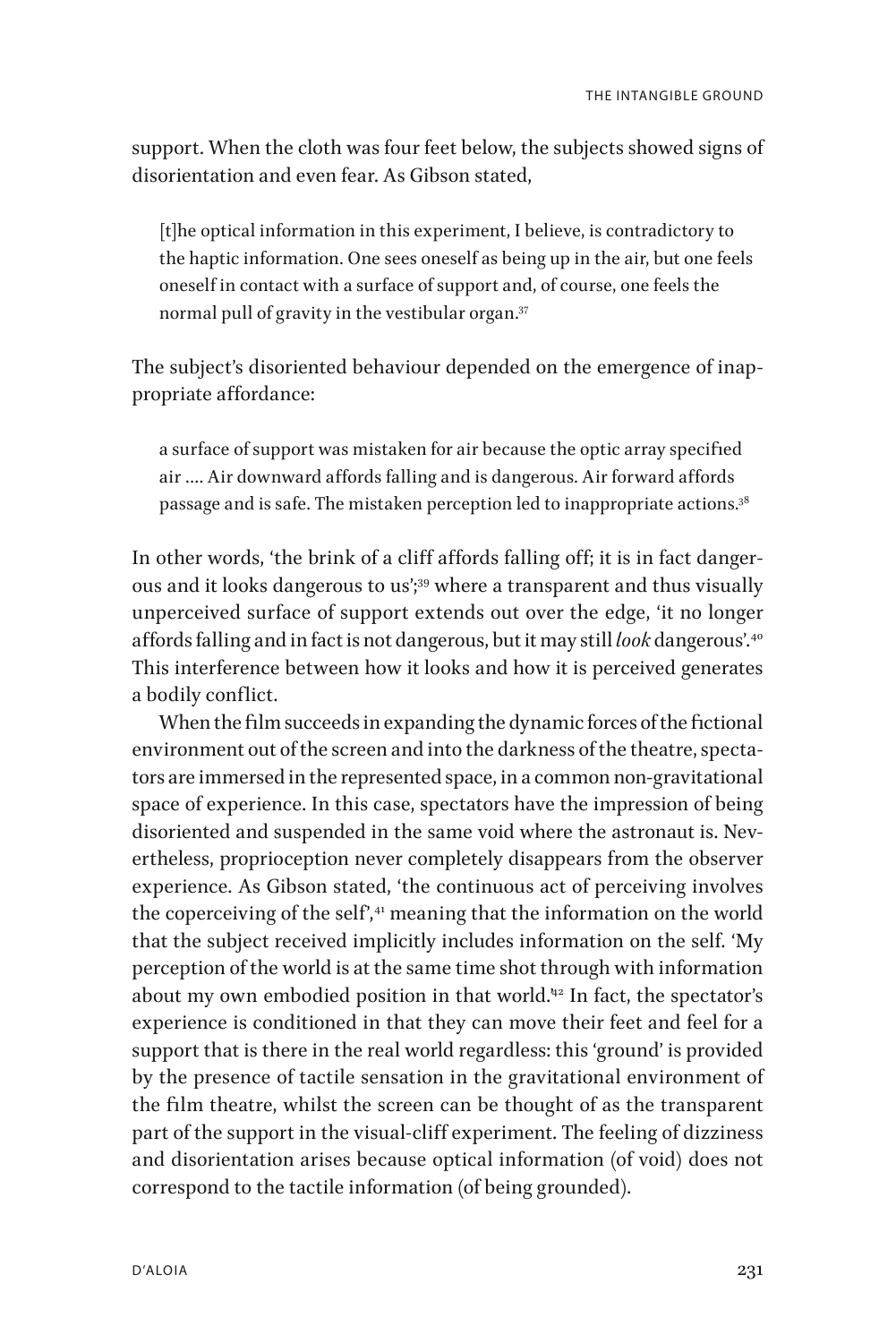Curnow's unpleasant state of disorientation is expressed through a formal style that conveys a 'psychophysical *suspense*' to the spectator. This suspended condition depends on the film's capability to extend the optical/tactile conflict to the spectator's sensoriality, to the extent that the latter loses (at least temporarily) the sensation of being grounded to a surface of support, even though the surface is still there. By virtue of embodied simulation, in the immersive darkness of the movie theatre, the spectator senses an incongruity between what is seen and what is felt – i.e., between the tendency to simulate the character's bodily situation and the proprioceptive conservation of the self.

It is interesting to note that the stylistic strategies of representation used in *2010* are aimed, as it were, at 're-embodying' the disembodied sensoriality caused by the interference of optical and tactile information. This 're-embodiment' consists of proposing a mutual orientation of the character's and the spectator's sensoriality so as to position the former as if s/he were in a gravitational environment. In the *2010* scene, as Curnow passes through the spaceship door, his state of agitation is not a vague fear of the void but rather a precise fear of altitude. A close-up shows his face as he tries not to look *down*; a point-of-view shot shows his legs and, *under* them, Jupiter's surface. Although there is no diegetic reason to orient the astronaut and the planet in this position, and although the spectator's guess that the character's fear depends on his fear of the unknown and the vacuum, the film reproduces the 'everyday life' (i.e., gravitational) orientation in order to convey giddiness and acrophobia, to elicit the same feeling and the same proprioception that would be felt in a gravitational situation. The film uses a 'gravitational aesthetic' even in a non-gravitational environment, to communicate suspense and fear to the spectator. In this sense, the character's inappropriate behaviour due to contradictory affordance is experienced *properly* by the spectator – an extraordinary activity is experienced ordinarily.

### **The sense of void**

The neurophenomenological approach that I have proposed demonstrates that every film experience is characterised by the potential conflict between optical and tactile information, and that film uses this interference to generate a sense of suspension and suspense in the spectator due to a lack of tangibility. I have analysed two cases of intangibility in space-exploration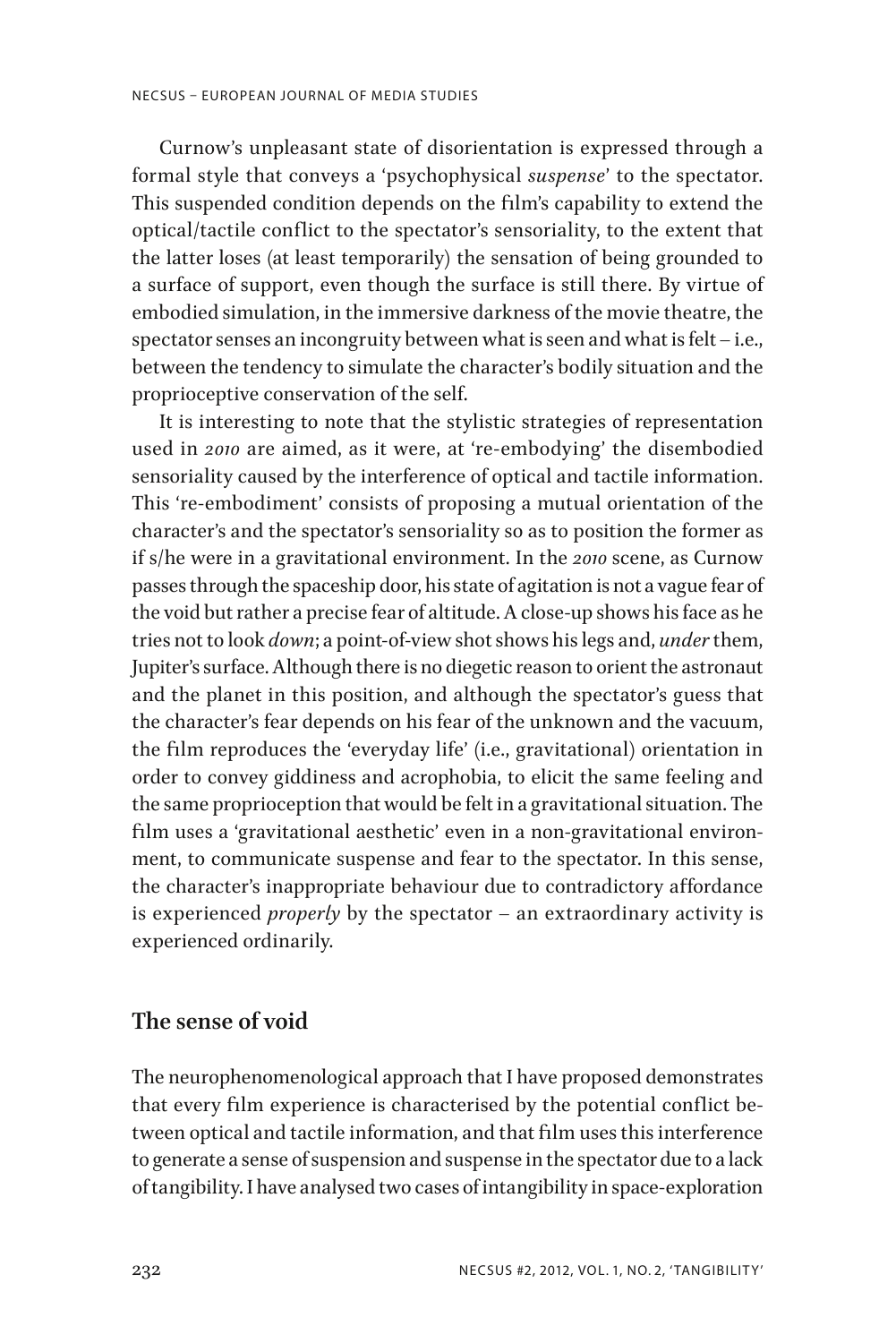films, in which intangibility is a constitutive element of representation, in particular in spacewalk scenes.

First, the representation focuses on a lack of hand-prehension efficacy. Because of spacesuit gloves and the absence of gravity, the character's tactile sensoriality and control of movement are reduced. When a hand-prehension action performed by an astronaut during a risky operation fails, the object is perceived as ungraspable, *intangible*. The spectator experiences the sense of ungraspability of a nevertheless graspable object; s/he feels the desensorialisation that affects the character.

However, the mediated nature of the film experience and the combination of perceptual dynamics (*synaesthesia*) and psychological processes (*affordance*) serve to 'invert' desensorialisation in a special kind of sensoriality that is specific to the film experience. This special form of sensoriality is rooted in the neurophysiological mechanisms (*embodied simulation*) that automatically activate in the spectator's brain. Visuomotor neurons, in fact, play a role in the impression that spectators have of grasping objects or touching surfaces even when they are *not* grasped or touched by the character. Through visuomotor neurons, when a subject observes a graspable object, s/he does grasp that object. Similarly, the spectator accomplishes the character's intention, finalising the grasping action on behalf of the character.

The visuomotor activation works to complete the character's incomplete action. In fact, visuomotor neurons codify the objects' intrinsic properties, allowing the spectator to interact with them (affordance related to canonical-neuron activation) through an embodied simulation of the character's actions and intentions (affordance related to mirror-neuron activation). Moreover, when a tactile action is executed by the character, visuomotor neuron activation provides a special kind of 'com-prehensive experience' that connects the visual information of the image and the tactile impression of touching the fictional object. By virtue of synaesthetic perception, when a subject observes another subject touching, say, a rough surface, s/he does sense its roughness – even if the character's skin is covered by a mediation surface, such as gloves. Bridging the visual and the motor system at a neurological level, visuomotor neurons can be seen as the neural substratum of synaesthetic perception.<sup>43</sup>

Second, the same dynamic is valid in regards to whole-bodily sensoriality, as the spectator simulates the character's state of suspension and detachment from the ground due to lack of gravity and weightlessness. This 'unsensoriality' of the character extends its influence to the spectators, since external perception also affects the spectator's sense of space and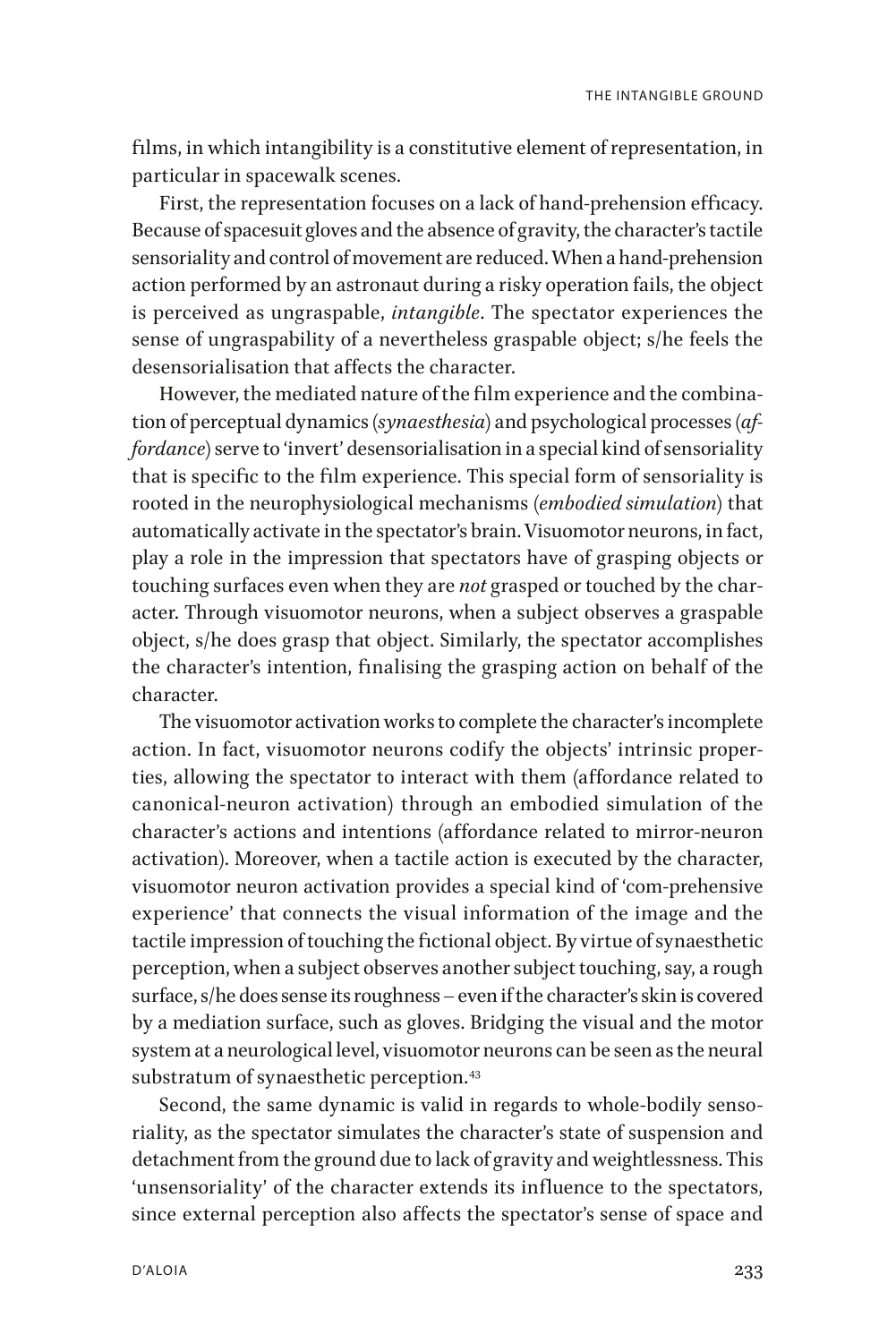relationship with the outside world. As the application of the visual-cliff experiment to filmic spacewalks demonstrates, the spectator experiences a contradiction between the affordance of falling and that of support, because the character is deprived of both optical and tactile information. Since the relativity of filmic orientation both liberates and disrupts the usual framework of movement, when this contradiction arises, the spectator initially experiences disorientation and receives the impression of having lost contact with the ground. Nevertheless, although the spectator derives pleasure from the destabilising effect of being upside-down, s/he soon needs to be reoriented and tends to establish a new system of reference based on her/his own body. Proprioception thus acquires a crucial role in re-grounding the spectator's body in respect of that of the astronaut in the void. Narrative film often negotiates the conflict between loss of position and proprioceptive sensibility on behalf of the spectator, embodying in its stylistic and formal solutions the spectator's natural tendency towards psychophysical equilibrium. This strategy has the effect of restoring *intentionality* and *tangibility* to situations in which the lack of gravity causes a lack of *orientation to* a goal (that is, very often, to survive in hostile environments such as deep space).

In sum, the *mediated* nature of film experience and the *simulated* nature of the viewer's participation are constitutive factors of a paradoxical experience that makes the *intangible tangible*. The case of extra-vehicular activity in space-exploration films demonstrates that the spectator's is a twofold experience. The desensorialisation caused by the character's spacesuit and weightlessness frustrates the viewer's automatic tendency to simulate and perform (even less intensely) the observed intentional action or bodily postures and orientation. The spectator experiences the same desensorialisation and impediment to finalising a goal-directed action. On the other hand, embodied simulation relies on the immediate comprehension of intention based on neural sensorimotor activation, and this neurophysiological activation is the substratum of visual and synaesthetic perceptual processes. These facts give rise to a *full experience* even when the character is not able to fully perceive or complete the action, or to have a stable sense of equilibrium and a proper proprioceptive sense of position.

This strategy of detachment and re-attachment, 'disembodiment' and 're-embodiment', desensorialisation and re-sensorialisation through intensification of haptic perception, in addition to visuomotor neural activation and proprioception, expresses the lack of tangibility and its recovery on at least three levels of experience. On a basic physiological level, a 'sensorimotor void' is expressed via ungraspability and weightlessness, both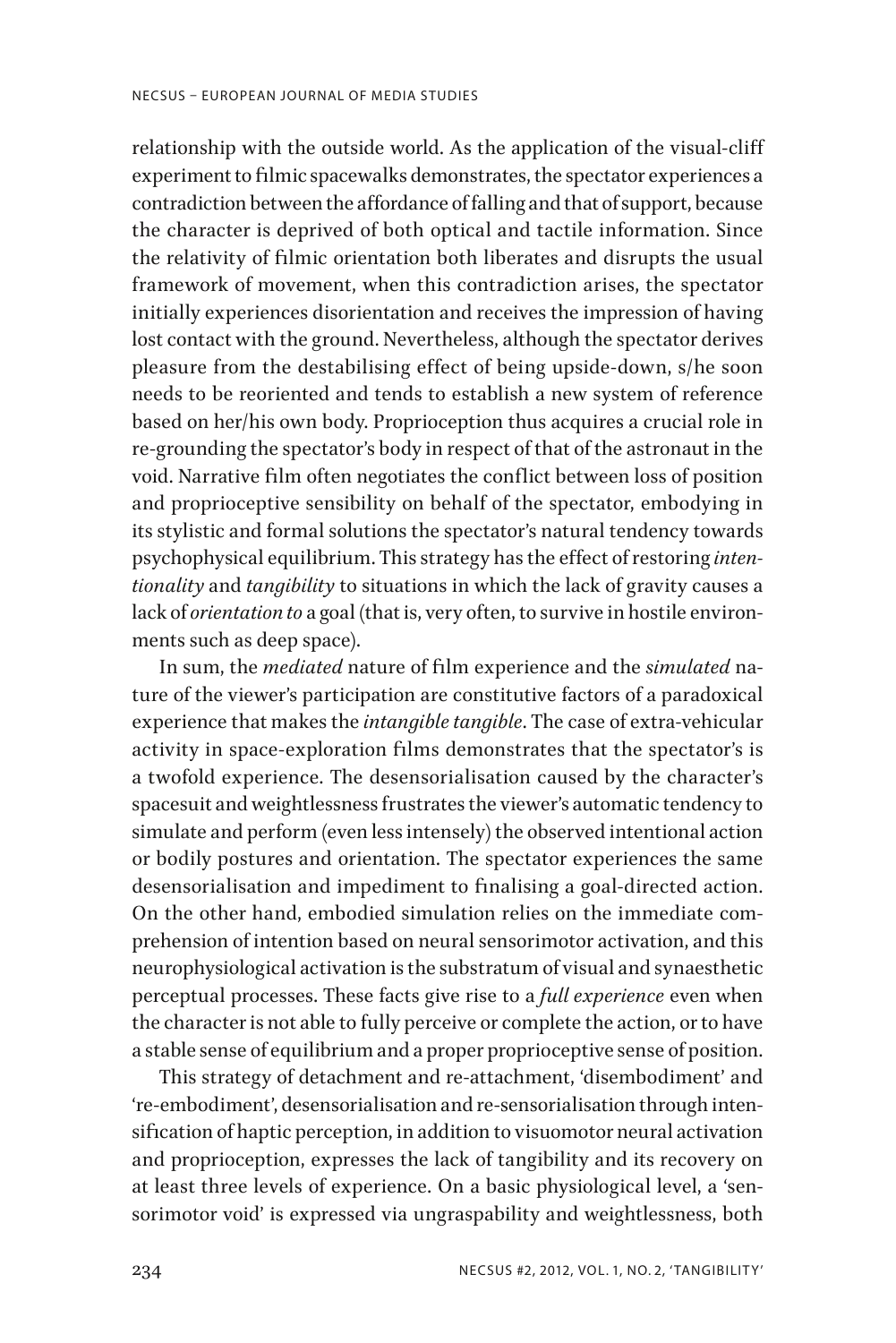mirrored and compensated by the spectator's natural tendency to implicitly simulate the character's actions and postures. Also, at a cognitive level, a state of suspense is conveyed through the lack of com-prehensibility and the detachment from the ground. This 'cognitive intangibility' manifests itself in the difficulty of interpreting the ineffective and uncontrolled gestures of the characters and their movements in space. The implicit understanding of the character's intentions is functional to an explicit and narrative comprehension of the film. Suspense is almost a sort of suspicion related to story development – i.e., a feeling of danger, the imminence of an irreparable tragedy.

The psychological implications of canonical and other neural activity suggest a more figurative meaning of 'grasping', as the subject's ability to *understand* the character's intentions. In this sense, the act of comprehending a *manipulative* action can be related to the general act of understanding the deep meaning of action and, more generally, the meaning of the film. Finally, the spectator is invited to face inefficacy and unbalance as a 'sense of void' that can also be understood, philosophically, as an 'existential loss'. In this sense, the ground has to be conceived of as a point of both material and symbolic reference and orientation that is lost and that needs to be replaced. Spatial emptiness and the body's detachment from the ground can be perceived by aware spectators as a form of remoteness from human nature itself – that is, the lack of a *grasp* on the world in which we are temporarily *grounded*.

#### **Notes**

- 1. Merleau-Ponty 2002, p. 292.
- 2. For a comprehensive illustration of the history of the discovery of visuomotor neurons and their functioning, see Rizzolatti & Sinigaglia 2008, Iacoboni 2009.
- 3. The analogy between cognitive processes active during recognition and evaluation of others in *face-to-face* and in mediated experience has been demonstrated empirically. See Hoffner & Cantor 1991.
- 4. On neurophenomenology, see Varela 1996, Cappuccio 2006.
- 5. On embodied simulation, see Gallese 2005, 2009a.
- 6. On mental simulation, see Gordon 1986, Currie & Ravenscroft 2002, Goldman 2006. On the debate *Simulation-theory/Theory-theory* in cognitive sciences, see Gallagher & Zahavi 2007.
- 7. Gallese 2001, 2003; Carr *et al.* 2003; Iacoboni *et al.* 2005.
- 8. See Smith 1995, Tan 1996, Grodal 1997, Plantinga 1998. For a summary of the debate on empathy in cognitive film theory, see Neill 1996, Coplan 2006, Bruun Vaage 2010.
- 9. The first attempt to link mental simulation and embodied simulation appears in Gallese & Goldman 1998.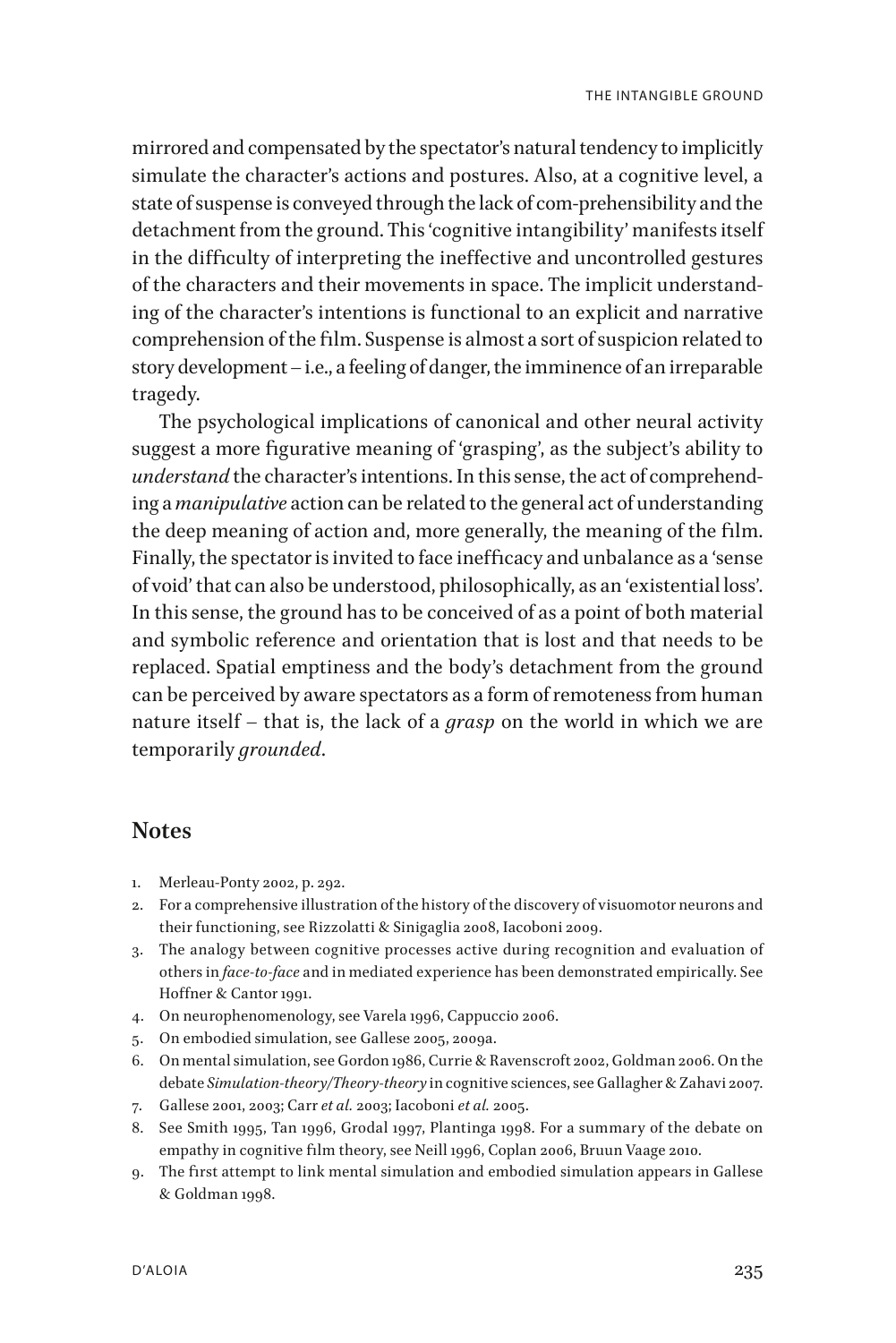- 10. See, for example, the special issue on 'Film & Neuroaesthetics' in *Iluminace*, No. 4, 2012; the special issue on 'Embodiment and the body' in *Cinema: Journal of Philosophy and the Moving Image*, No. 3, 2012; the issue on 'The Varieties of Empathy in Science, Art, and History', *Science in Context*, No. 3, 2012.
- 11. See, for example, Reason & Reynolds 2012.
- 12. Grodal 2009.
- 13. See Damasio 1994, 1999.
- 14. Deleuze 2000.
- 15. Pisters 2012.
- 16. Gallese & Guerra 2012.
- 17. See Husson *et al.* 2008a, 2008b.
- 18. Sobchack 1992.
- 19. Sobchack 2004.
- 20. See Marks 2000, 2002; Beugnet 2007; Barker 2009; Laine 2011.
- 21. See Elliott 2010.
- 22. Gallese in press. See also Petitot, Varela, Pachoud & Roy 1999.
- 23. Varela, Thompson & Rosch 1991, pp. 172-173. On embodied cognition, see also Lakoff & Johnson 1999.
- 24. Merleau-Ponty 2002.
- 25. Gallese *et al.* 1996; Rizzolatti *et al.* 2004; Keysers *et al.* 2004; Gallese 2009b; Carpaneto *et al.* 2011.
- 26. Gibson 1977.
- 27. Gibson 1979.
- 28. Ibid., p. 234.
- 29. Koffka 1935.
- 30. Gibson 1977, p. 138.
- 31. Garbarini & Adenzato 2004, p. 101.
- 32. On the relevance of the ecological theory for film studies, see Anderson & Fischer-Anderson 2005.
- 33. See Rizzolatti & Fadiga 1998.
- 34. On visuomotor neurons, camera movements, and point of view, see Gallese & Guerra 2012.
- 35. On the use of upside-down images in the film experience, see D'Aloia 2012.
- 36. Gibson & Walk 1960.
- 37. Gibson 1979, p. 157.
- 38. Ibid., p. 142.
- 39. Ibid.
- 40. Ibid., p. 227.
- 41. Gibson 1979, p. 240.
- 42. Gallagher & Zahavi 2007, p. 270.
- 43. See Blakemore *et al.* 2005; Banissy & Ward 2007.

# **References**

- Anderson, J. and Fischer-Anderson, B. *Moving image theory: Ecological considerations*. Carbondale: Southern Illinois University Press, 2005.
- Banissy, M. J. and Ward, J. 'Mirror-touch synaesthesia is linked with empathy', *Nature Neuroscience*, No. 10, 2007: 815-816.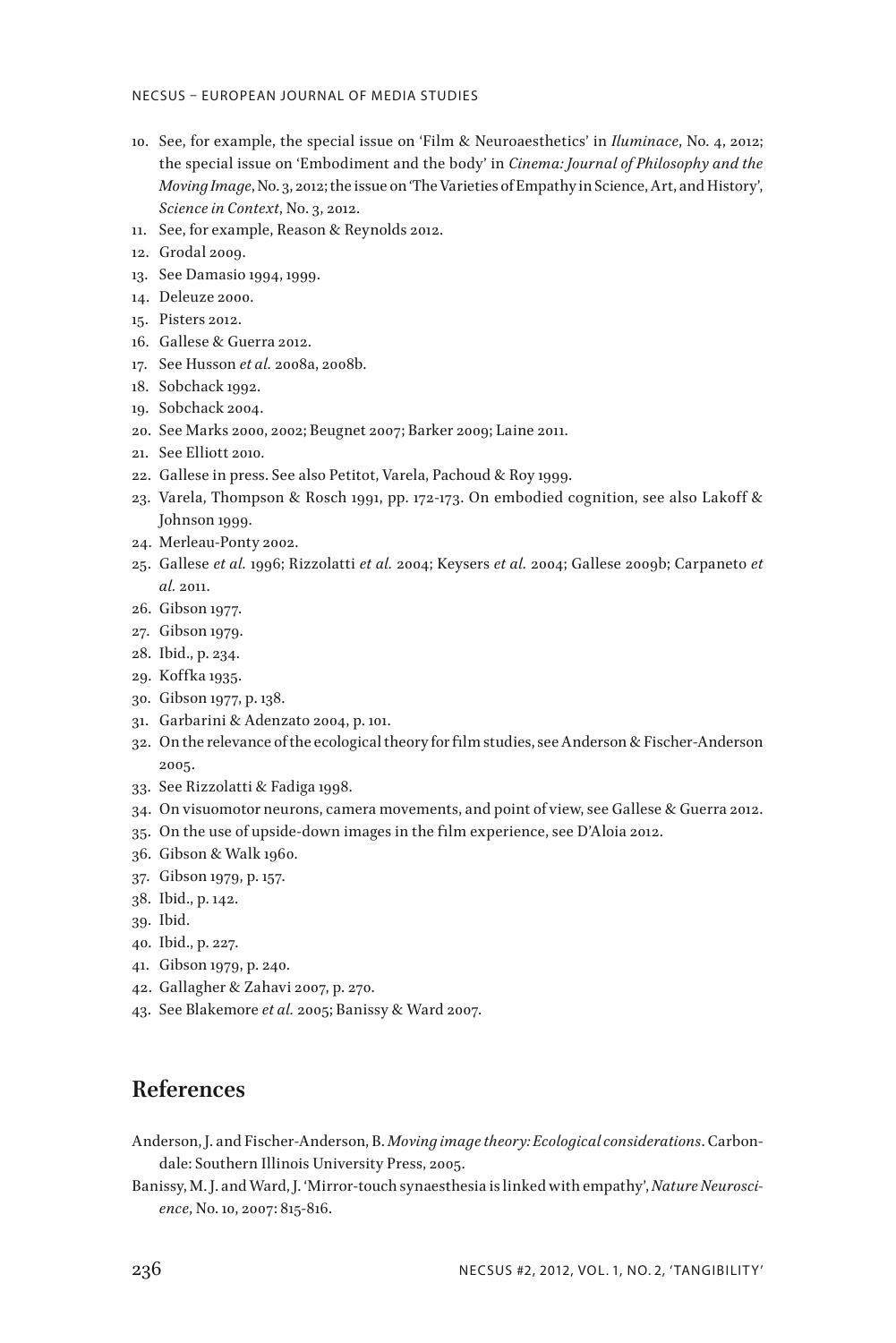- Barker, J. M. *The tactile eye: Touch and the cinematic experience*. Berkeley: University of California Press, 2009.
- Beugnet, M. *Cinema and sensation: French film and the art of transgression*. Edinburgh: Edinburgh University Press/Carbondale: Southern Illinois University Press, 2007.
- Blakemore, S.-J., Bristow, D., Bird, G., Frith, C. and Ward, J. 'Somatosensory activations during the observation of touch and a case of vision-touch synaesthesia', *Brain*, No. 128, 2005: 1571-1583.
- Bruun Vaage, M. 'Fiction Film and the Varieties of Empathic Engagement', *Midwest Studies in Philosophy*, No. 34, 2010: 158-179.
- Cappuccio, M (ed.). *Neurofenomenologia. La scienza della mente e la sfida dell'esperienza cosciente*. Milan: Mondadori, 2006.
- Carpaneto J., Umiltà, M. A., Fogassi, L., Murata, A., Gallese, V., Micera, S. and Raos, V. 'Decoding the activity of grasping neurons recorded from the ventral premotor area F5 of the macaque monkey', *Neuroscience*, 2011.
- Carr, L., Iacoboni, M., Dubeau, M. C., Mazziotta, J. C. Lenzi, G. L. 'Neural mechanisms of empathy in humans: A relay from neural systems for imitation to limbic areas', *Proc. Natl. Acad. Sci. USA*, Vol. 100, No. 9, 2003: 5497-5502.
- Coplan, A. 'Catching Characters' Emotions: Emotional Contagion Responses to Narrative Fiction Film', *Film Studies*, No. 8, 2006: 26-38.
- Currie, G. and Ravenscroft*, I. Recreative minds: Imagination in philosophy and psychology*. Oxford: Clarendon Press, 2002.
- D'Aloia, A. 'Upside-Down Cinema. (Dis)simulation of the Body in the Film Experience', *Cinema: Journal of Philosophy of the Moving Image*, No. 3, 2012.
- Damasio, A. R. *Descartes' error: Emotion, reason, and the human brain*. New York: G. P. Putnam/ Avon Books, 1994.
- \_\_\_\_\_. *The feeling of what happens: Body and emotion in the making of consciousness*. New York-San Diego: Harcourt Brace, 1999.
- Deleuze, G. 'The Brain is the Screen' in *The brain is the screen: Deleuze and the philosophy of cinema* edited by G. Flaxman. Minneapolis: University of Minnesota Press, 2000: 365-373.
- Elliott, P. 'The Eye, the Brain, the Screen: What Neuroscience Can Teach Film Theory', *Excursions*, Vol. 1, June 2010: 1-16.
- Gallagher, S. and Zahavi, D. *The phenomenological mind: An introduction to philosophy of mind and cognitive science.* London: Routledge, 2007.
- Gallese, V. 'The "Shared Manifold" Hypothesis: from Mirror Neurons to Empathy', *Journal of Consciousness Studies*, No. 8, 2001: 33-50.
- \_\_\_\_\_. 'The Roots of Empathy: the Shared Manifold Hypothesis and the Neural Basis of Intersubjectivity', *Psychopathology*, No. 36, 2003: 171-180.
	- \_\_\_\_\_. 'Embodied Simulation: From Neurons to Phenomenal Experience', *Phenomenology and the Cognitive Sciences*, No. 4, 2005: 23-48.
- \_\_\_\_\_. 'Mirror Neurons, Embodied Simulation, and the Neural Basis of Social Identification', *Psychoanalytic Dialogues*, No. 19, 2009a: 519-536.
- \_\_\_\_\_. 'Motor Abstraction: a Neuroscientific Account of How Action Goals and Intentions are Mapped and Understood', *Psychological Research*, No. 4, 2009b: 486-498.
- \_\_\_\_\_. 'Neuroscienze e fenomenologia', in *Treccani Terzo Millennio*, in press*,* http://www.unipr. it/arpa/mirror/pubs/pdffiles/Gallese/Neuroscienze\_e\_fenomenologia\_finale.pdf
- Gallese, V., Fadiga, L., Fogassi, L. and Rizzolatti, G. 'Action recognition in the premotor cortex', *Brain*, No. 119, 1996: 593-609.
- Gallese, V. and Goldman, A. I. 'Mirror Neurons and the Simulation Theory', *Trends in Cognitive Sciences*, Vol. 2, No. 12, 1998: 493-501.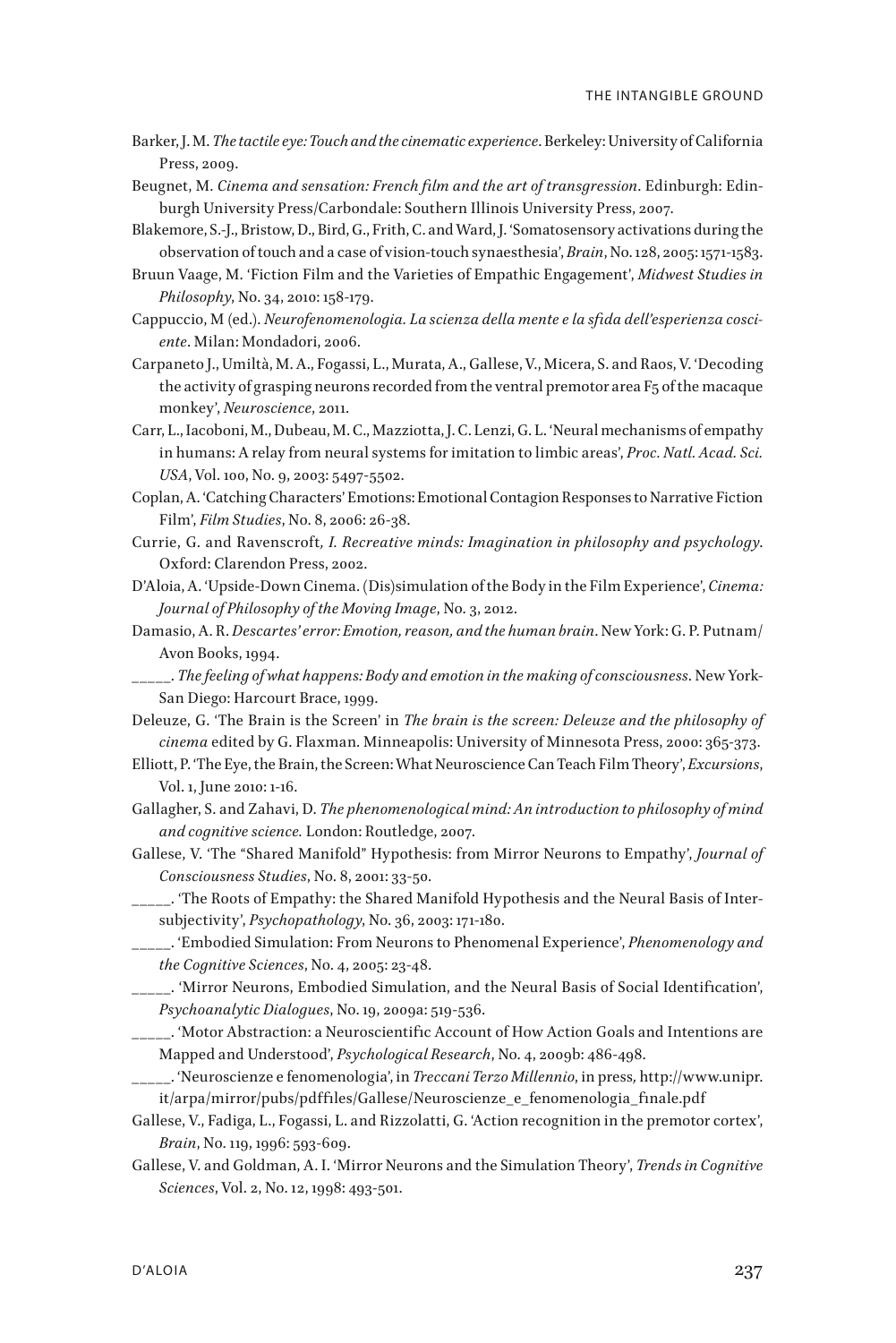- Gallese, V. and Guerra. M. 'Embodying Movies', *Cinema: Journal of Philosophy and the Moving Image*, No. 3, 2012.
- Garbarini, F. and Adenzato, M. 'At the Root of Embodied Cognition: Cognitive Science Meets Neurophysiology', *Brain and Cognition*, No. 56, 2004: 100-106.
- Gibson, E. J. and Walk, R. D. 'The visual cliff', *Scientific American*, No. 202, 1960: 64-71.
- Gibson, J. J. 'The Theory of Affordances' in *Perceiving, acting, and knowing* edited by R. Shaw and J. Bransford. Hillsdale: Lawrence Elbaum, 1977.
	- \_\_\_\_\_. *The ecological approach to visual perception*. London: Erlbaum, 1979.
- *Goldman, A. I. Simulating minds: The philosophy, psychology, and neuroscience of mindreading*. Oxford-New York: Oxford University Press, 2006.
- Gordon, R. 'Folk Psychology as Simulation', *Mind and Language*, No. 1, 1986: 158-171.
- Grodal, T. *Moving pictures: A new theory of film genres, feelings, and cognition*. Oxford: Clarendon Press, 1997.
- \_\_\_\_\_. *Embodied visions: Evolution, emotion, culture, and film*. Oxford: Oxford University Press, 2009.
- Iacoboni, M. *Mirroring people: The science of empathy and how we connect with others*. New York: Picador, 2009.
- Iacoboni, M., Molnar-Szakacs, I., Gallese, V., Buccino, G., Mazziotta, J. C. and Rizzolatti, G. 'Grasping the intentions of others with one's own mirror neuron system', *PLoS Biology*, No. 3, 2005: 529-535.
- Hasson, U., Furman, O., Clark, F., Dudai, Y. and Davachi, L. 'Enhanced Intersubject Correlations During Movie Viewing Correlate with Successful Episodic Encoding', *Neuron*, Vol. 57, No. 3, 2008a: 452-462.
- Hasson, U., Landesman, O., Knappmeyer, B., Vallines, I., Rubin, N. and Heeger, D. J. 'Neurocinematics: The Neuroscience of Film', *Projections*, No. 2, 2008b: 1-16.
- Hoffner, C. and Cantor, J. 'Perceiving and Responding to Mass Media Characters' in *Responding to the screen: Reception and reaction processes* edited by J. Bryant and D. Zillmann. Hillsdale: Lawrence Erlbaum, 1991: 63-101.
- Keysers, C., Wickers, B., Gazzola, V., Anton, J.-L., Fogassi, L. and Gallese, V. 'A Touching Sight: SII/ PV Activation during the Observation and Experience of Touch', *Neuron*, No. 42, 2004: 1-20.

Koffka, K. *Principles of gestalt psychology*. New York: Harcourt-Brace, 1935.

- Laine, T. *Feeling cinema: Emotional dynamics in film studies*. New York: Continuum, 2011.
- Lakoff, G. and Johnson, M. *Philosophy in the flesh: The embodied mind and its challenge to western thought*. New York: Basic Books, 1999.
- Marks, L.U. *The skin of the film: Intercultural cinema, embodiment, and the senses*. Durham: Duke University Press, 2000.
- \_\_\_\_\_. *Touch: Sensuous theory and multisensory media*. Minneapolis: University of Minnesota Press, 2002*.*
- Merleau-Ponty, M. *Phenomenology of perception*. Translated from French [1945] by F. Williams. New York: Humanities Press/London: Routledge & Kegan Paul, 2002.
- Neill, A. 'Empathy and (Film) Fiction' in *Post-theory: Reconstructing film studies* edited by D. Bordwell and N. Carroll. Madison: University of Wisconsin Press, 1996: 175-194.
- Petitot, J., Varela, F., Pachoud, B., Roy, J.-M (eds). *Naturalizing phenomenology: Issues in contemporary phenomenology and cognitive science*. Palo Alto: Standford University Press, 1999.
- Pisters, P. *The neuro-image: A Deleuzian film-philosophy of digital screen culture*. Palo Alto: Stanford University Press, 2012.
- Plantinga, C. 'The Scene of Empathy and the Human Face on Film' in *Passionate views: Thinking about film and emotion* edited by C. Plantinga and M. Smith. Baltimore-London: John Hopkins University Press, 1998: 239-255.